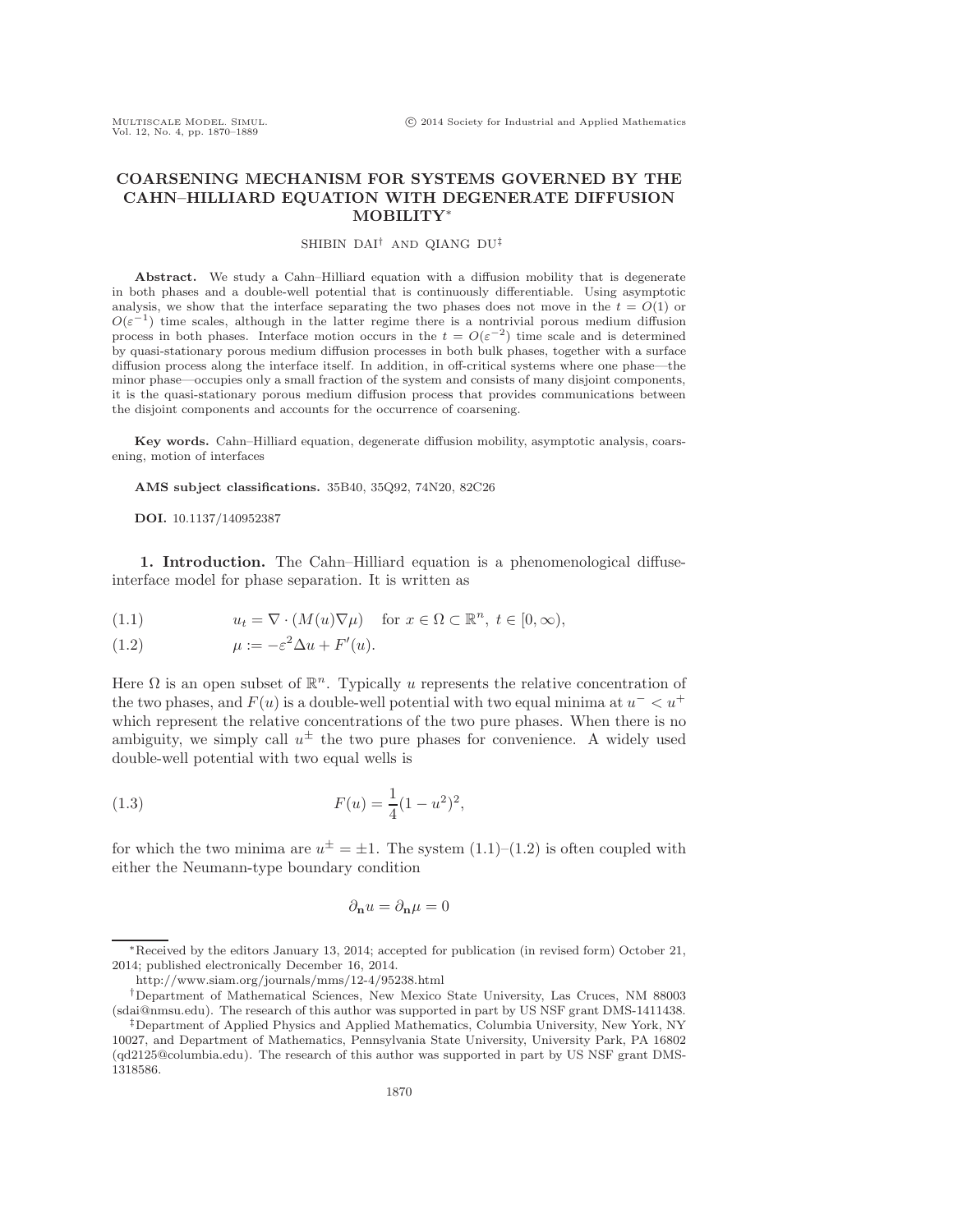or a periodic boundary condition with  $\Omega$  being the periodic cell. The resulting model dissipates the free energy, which is defined by

<span id="page-1-3"></span>(1.4) 
$$
E(u) = \int_{\Omega} \left\{ \frac{\varepsilon^2}{2} |\nabla u|^2 + F(u) \right\} dx,
$$

as long as the diffusion mobility  $M(u)$  remains nonnegative, and exhibits a coarsening phenomenon. For numerical simulations, see, e.g., [\[2,](#page-17-0) [11,](#page-18-0) [12,](#page-18-1) [28,](#page-18-2) [33\]](#page-19-0) and the references cited therein.

The dynamics of the system is influenced by the double-well potential  $F$  and the diffusion mobility  $M$ . For the case where  $M$  is a constant independent of  $u$ , and  $F$  is smooth in  $u$ , the migration of the sharp interface separating the two phases was shown to be described by the Mullins–Sekerka model, [\[1,](#page-17-1) [13,](#page-18-3) [27\]](#page-18-4), for which the interface motion is determined by a diffusion process in two bulk phases.

The use of variable mobilities goes back to Cahn's work in [\[8\]](#page-18-5). The case where M is degenerate in both pure phases, e.g.,

<span id="page-1-0"></span>(1.5) 
$$
M(u) = (u^+ - u)(u - u^-),
$$

has been discussed in [\[10,](#page-18-6) [31\]](#page-19-1) so that the Cahn–Hilliard equation describes interface motions determined by diffusions along the interface itself, with no diffusion in the bulk phases. It is shown in [\[9\]](#page-18-7) by asymptotic analysis that this is true for the following two situations, in which the double-well potentials are different from smooth ones like [\(1.3\)](#page-0-2).

(i). The first, in notation we use here, is when M is chosen as  $(1.5)$  and F is a double-barrier potential

<span id="page-1-1"></span>(1.6) 
$$
F_{db}(u) = \begin{cases} \frac{1}{2}(u^+ - u)(u - u^-) & \text{if } u^- \le u \le u^+, \\ +\infty & \text{otherwise.} \end{cases}
$$

The interface motion is indeed determined by surface diffusion.  $F_{db}$  does have two equal minima at  $u^{\pm}$ ; hence  $M(u)$  is degenerate in the two pure phases where  $u = u^{\pm}$ . However,  $F_{db}$  has singularities at  $u^{\pm}$  since it not only has infinite barriers outside of  $[u^-, u^+]$  but also has nonzero right derivative at  $u^-$  and nonzero left derivative at  $u^+$ .

(ii). The second situation needs special attention. In this case  $F$  is chosen as the following logarithmic potential:

<span id="page-1-2"></span>(1.7) 
$$
\hat{F}(u) = \frac{\theta}{2} \bigg( (1+u) \ln(1+u) + (1-u) \ln(1-u) \bigg) + \frac{1}{2} (1-u^2).
$$

Here  $\theta > 0$  is a small parameter representing temperature.  $\hat{F}$  is defined only for  $u \in [-1, 1]$ , and

$$
\lim_{u \to 1^{-}} \hat{F}'(u) = +\infty, \quad \lim_{u \to (-1)^{+}} \hat{F}'(u) = -\infty.
$$

The singularities of  $\hat{F}$  at  $\pm 1$  effectively form an infinite barrier at  $\pm 1$ . Hence  $\ddot{F}$  is usually coupled with a mobility

(1.8) 
$$
\hat{M}(u) = \begin{cases} 1 - u^2 & \text{if } u \in [-1, 1], \\ 0 & \text{otherwise,} \end{cases}
$$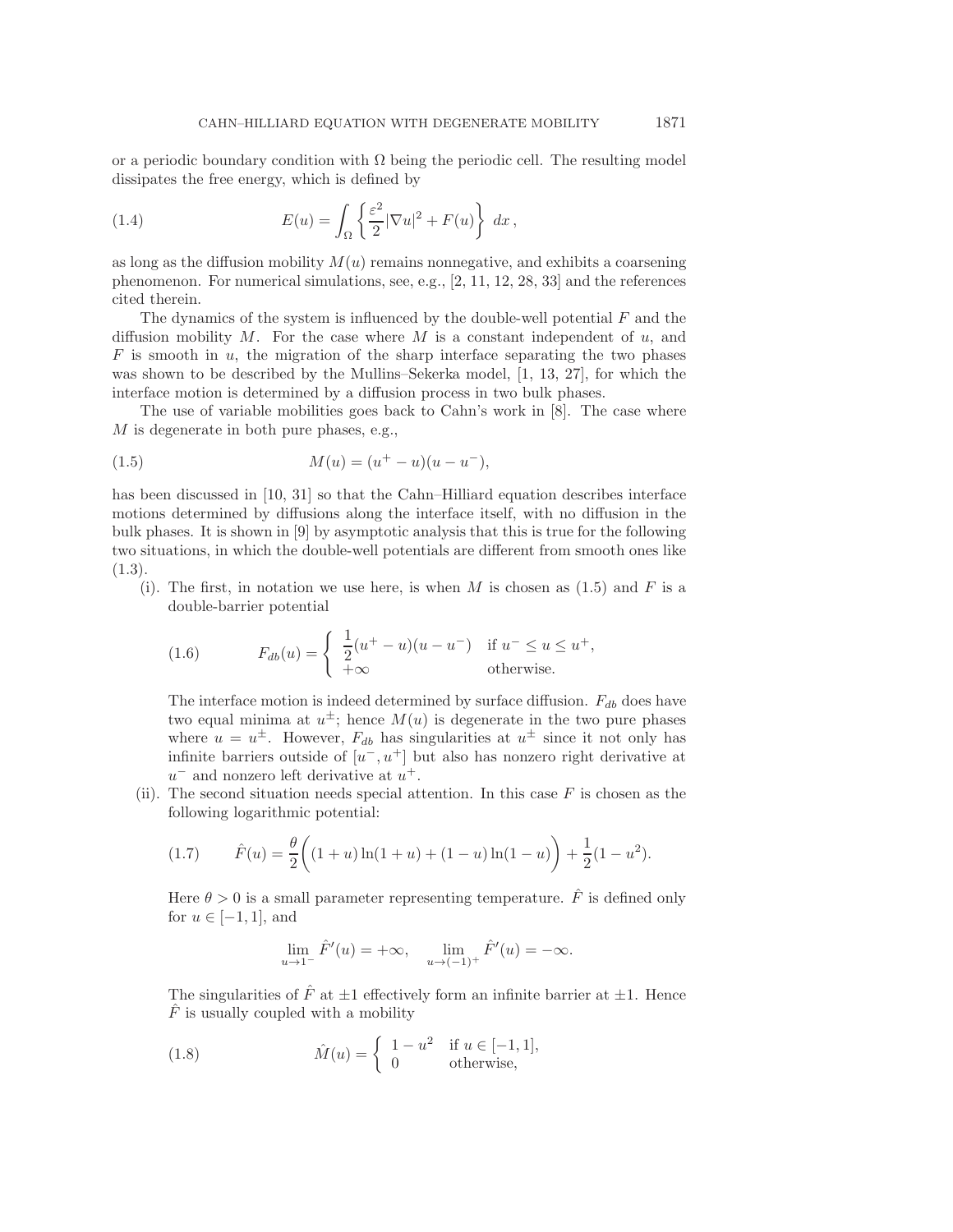which is degenerate at  $\pm 1$ . It is shown in [\[9\]](#page-18-7) that when  $\hat{F}$  is coupled with  $\hat{M}$ , if  $\theta = O(\varepsilon^{\alpha})$  for some appropriate power  $\alpha > 0$ , then formally in the limit  $\varepsilon \to 0$  the interface motion is determined by surface diffusion (see also [\[19\]](#page-18-8) for a corresponding result for systems of degenerate Cahn–Hilliard equations). A more detailed review can be found in [\[26\]](#page-18-9).

Even though F formally approximates the double barrier potential  $F_{db}$  as  $\theta \to 0$ , these two situations are genuinely different.  $\hat{F}$  does have two equal minima as long as  $\theta$  is small enough, but the two minimizers of  $\hat{F}$  are  $\hat{u}^{\pm} = \pm (1 - \hat{\mathcal{R}}(\theta))$ , and  $\hat{\mathcal{R}}(\theta)$  is a small positive term that decays to 0 as  $\theta \to 0$ . Hence for fixed  $\theta > 0$ , the degeneracy of  $\hat{M}(u)$  is not in the two pure phases  $\hat{u}^{\pm}$ . Indeed,

$$
\hat{M}(\hat{u}^{\pm}) = 2\hat{\mathcal{R}}(\theta) - \hat{\mathcal{R}}(\theta)^2,
$$

which is small but always positive. In this case, if we want the mobility to be degenerate in the two pure phases, then it would amount to choosing  $M(u) = (1-\hat{\mathcal{R}}(\theta))^2 - u^2$ .

Given the above differences, when choosing a smooth double-well potential such as [\(1.3\)](#page-0-2), which has a simple form for numerical simulation and is hence widely used for phase-field modeling, together with a diffusion mobility that is degenerate in the two pure phases corresponding to the two minimizers  $u^{\pm}$  of the double-well potential, it is natural to ask what different, if any, interfacial motion would be observed. In [\[10\]](#page-18-6), Cahn and Taylor claimed that in this case the system does not allow pure phases, that is, regions where u equals exactly  $u^{\pm}$ , to exist. Consequently diffusion processes exist in bulk phases. They also mentioned in [\[10\]](#page-18-6) that unpublished numerical simulations by W. Craig Carter support such a claim.

In [\[14\]](#page-18-10), we studied a closely related problem, which is the Cahn–Hilliard equation with a smooth double-well potential, and a diffusion mobility  $M(u) = u - u^-$ . This M is degenerate in the negative pure phase  $u = u^-$  and nondegenerate in the positive pure phase  $u = u^+$ . We find that in the slower  $t = O(\varepsilon^{-2})$  time scale, there is a quasistationary porous medium diffusion process in the degenerate phase, which drives the interface separating the two phases to move. This result suggests that, if the diffusion mobility is degenerate in both pure phases, and if the double-well potential is smooth, in addition to surface diffusion, there should be a quasi-stationary porous medium diffusion process in both phases, and it should contribute to the geometric evolution of the interface. This provides additional motivation to the work presented in this paper.

We note that there have been a great deal of studies on the Cahn–Hilliard system in the literature which are beyond our scope here to comprehensively review. We only mentioned a few works closely related to our main focus in the above discussion.

**1.1. Main result: Interface motion law.** It is the purpose of this paper to explore the interface motion for the Cahn–Hilliard equation with a smooth doublewell potential  $F$ , and a diffusion mobility that is degenerate in the two pure phases  $u^{\pm}$  corresponding to the two minimizers of F. First, we notice that for the Cahn– Hilliard equation to be meaningful and actually dissipate the free energy  $E$ , the natural requirement is  $M(u) \geq 0$  for all u. If  $M(u)=(u^+ - u)(u-u^-)$ , then the nonnegativity of M requires  $u \in [u^-, u^+]$  for all time. This is not an issue when the energy has a double-barrier potential such as [\(1.6\)](#page-1-1), since the barriers exclude the possibility for the values of u to actually go outside of the interval  $[u^-, u^+]$ . But for a doublewell potential that is smooth at the two minimizers  $u^{\pm}$ , such as [\(1.3\)](#page-0-2), from a purely energetic point of view, there is no mathematical reason to exclude perturbations that cause u to go outside of  $[u^-, u^+]$ .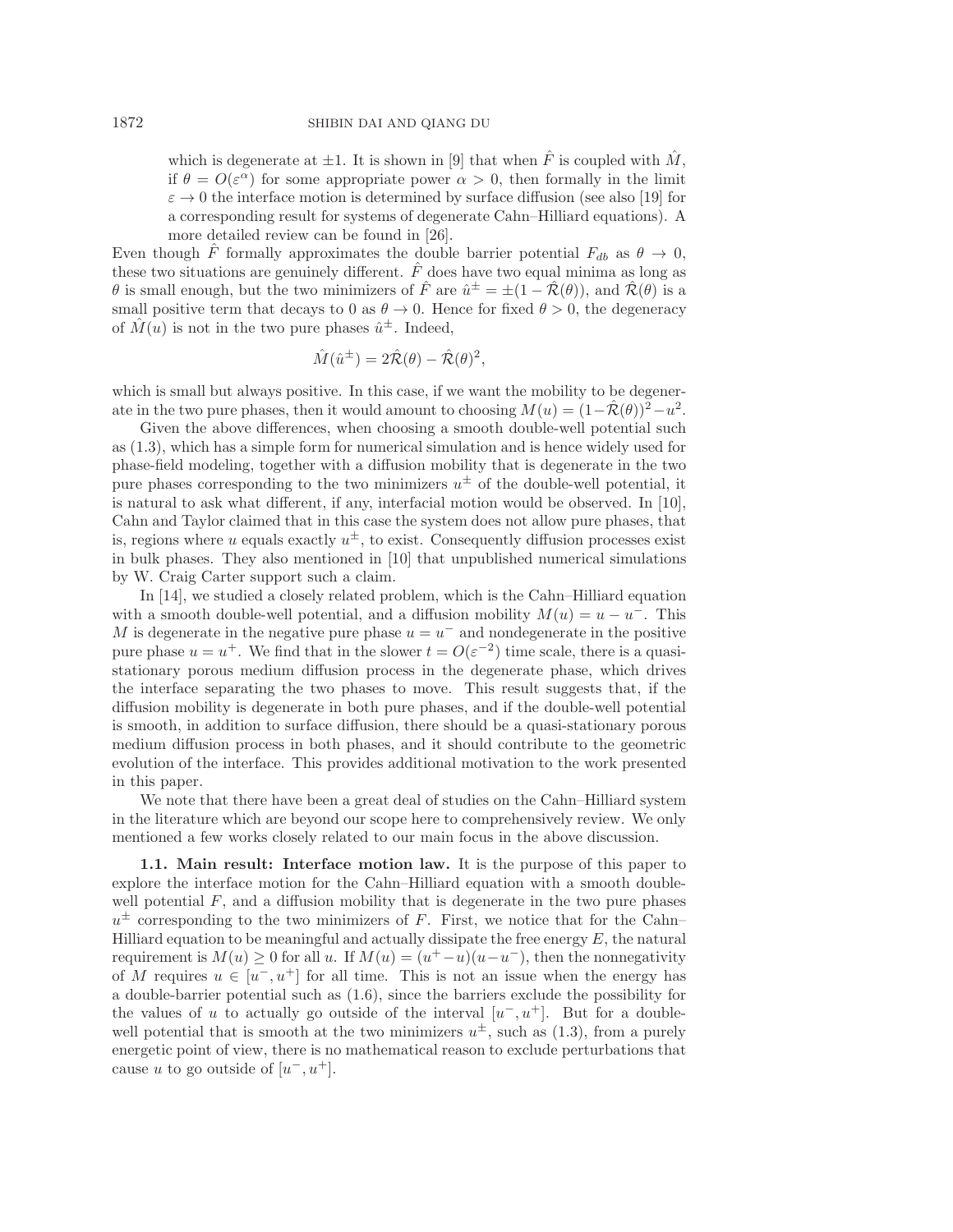In terms of physics of phase transitions, when the interface separating the two phases has zero mean curvature, there is no excessive surface energy, and hence the concentrations of each phase can be considered standard concentrations; in our language such phases are the pure phases. The Gibbs–Thomson effect indicates that, if the interface has nonzero mean curvature, then the curved interface has excessive surface energy, which affects the chemical potential in the two phases. Consequently the concentration of a phase inside small particles with high mean curvature is higher than that of the corresponding pure phase.

The Cahn–Hilliard equation  $(1.1)$ – $(1.2)$  models phase separations of two phases, and the minimizers  $u^{\pm}$  of the double-well potential F correspond to the relative concentration of the two phases. So if the Cahn–Hilliard equation accommodates the Gibbs–Thomson effect, then it has to allow u to be bigger than  $u^+$  in convex droplets of positive phase and smaller than  $u^-$  in convex droplets of negative phase. For example, the Cahn–Hilliard equation with logarithmic potential  $\ddot{F}$  and degenerate mobility  $\hat{M}$  accommodates the Gibbs–Thomson effect. Even though the solution u is always bounded in  $[-1, 1]$  due to the barriers of  $\overline{F}$  at  $\pm 1$  and the cutoff of M outside of  $[-1, 1]$ , since  $u^{\pm} = \pm(1 - \hat{\mathcal{R}}(\theta))$ , the system allows u to be bigger than  $u^+$  in some convex regions and smaller than  $u^-$  in some other small convex regions. In contrast, the Cahn–Hilliard equation with double-barrier potential  $F_{db}$  is not compatible with the Gibbs–Thomson effect due to the singularities of  $F_{db}$  at  $u^{\pm}$ .

So when the double-well potential is smooth at its minimizers  $u^{\pm}$ , and the mobility  $M(u)$  is degenerate at  $u^{\pm}$ , in order to accommodate the Gibbs–Thomson effect, we have to allow u to take values outside of  $[u^-, u^+]$ , and consequently the mobility  $M(u)$ has to be extended for values of u outside of  $[u^-, u^+]$ . To guarantee the nonnegativity of  $M(u)$ , in this paper we let  $\tilde{M}(u)=(u^+ - u)(u - u^-)$  and choose

<span id="page-3-0"></span>(1.9) 
$$
M(u) = |\tilde{M}(u)| = |(u^+ - u)(u - u^-)| \text{ for all } u.
$$

This choice gives a mobility that has an order 1 degeneracy at  $u = u^{\pm}$ . Mathematically, degenerate diffusion mobilities can have other forms. For example,  $M(u)$  =  $\tilde{M}(u)^2 = (u^+ - u)^2(u - u^-)^2$  is smoother and has higher order degeneracy at  $u = u^{\pm}$ . In what follows, we often intentionally use  $\tilde{M}(u)$  and  $\tilde{M}'(u)$  rather than their more explicit forms so as to highlight the effect of specific forms of diffusion mobilities on the derivations.

*Remark* 1.1. In [\[16\]](#page-18-11) it was proved that, given a constant  $m \geq 1$ , for

$$
M(u) = \begin{cases} (1 - u^2)^m & \text{if } u \in [-1, 1], \\ 0 & \text{otherwise,} \end{cases}
$$

and a sufficiently smooth potential in  $[-1, 1]$ , there exists a solution, in a weak sense, of  $(1.1)–(1.2)$  $(1.1)–(1.2)$  $(1.1)–(1.2)$  that lies in  $[-1, 1]$  for all time, provided the initial value satisfies a finite energy condition that matches with the degeneracy of  $M$ . The cutoff of  $M$  outside of [−1, 1] is meaningful when combined with the logarithmic potential [\(1.7\)](#page-1-2) or doublebarrier potentials F satisfying  $||F||_{C^2[-1,1]} < \infty$  and  $F(u) = \infty$  for  $|u| > 1$ . After a simple rescaling, the results in [\[16\]](#page-18-11) can be applied to a smooth double-well potential F with minima at  $u^{\pm}$ , coupled with a cutoff mobility

$$
M_c(u) = \begin{cases} (u - u^{-})^m (u^{+} - u)^m & \text{if } u \in [u^{-}, u^{+}], \\ 0 & \text{otherwise.} \end{cases}
$$

It can then be shown that, as long as  $||F||_{C^2[u^-,u^+]} < \infty$ , there exists a weak solution u lying inside  $[u^-, u^+]$  for all time. However, there is a lack of justification for such a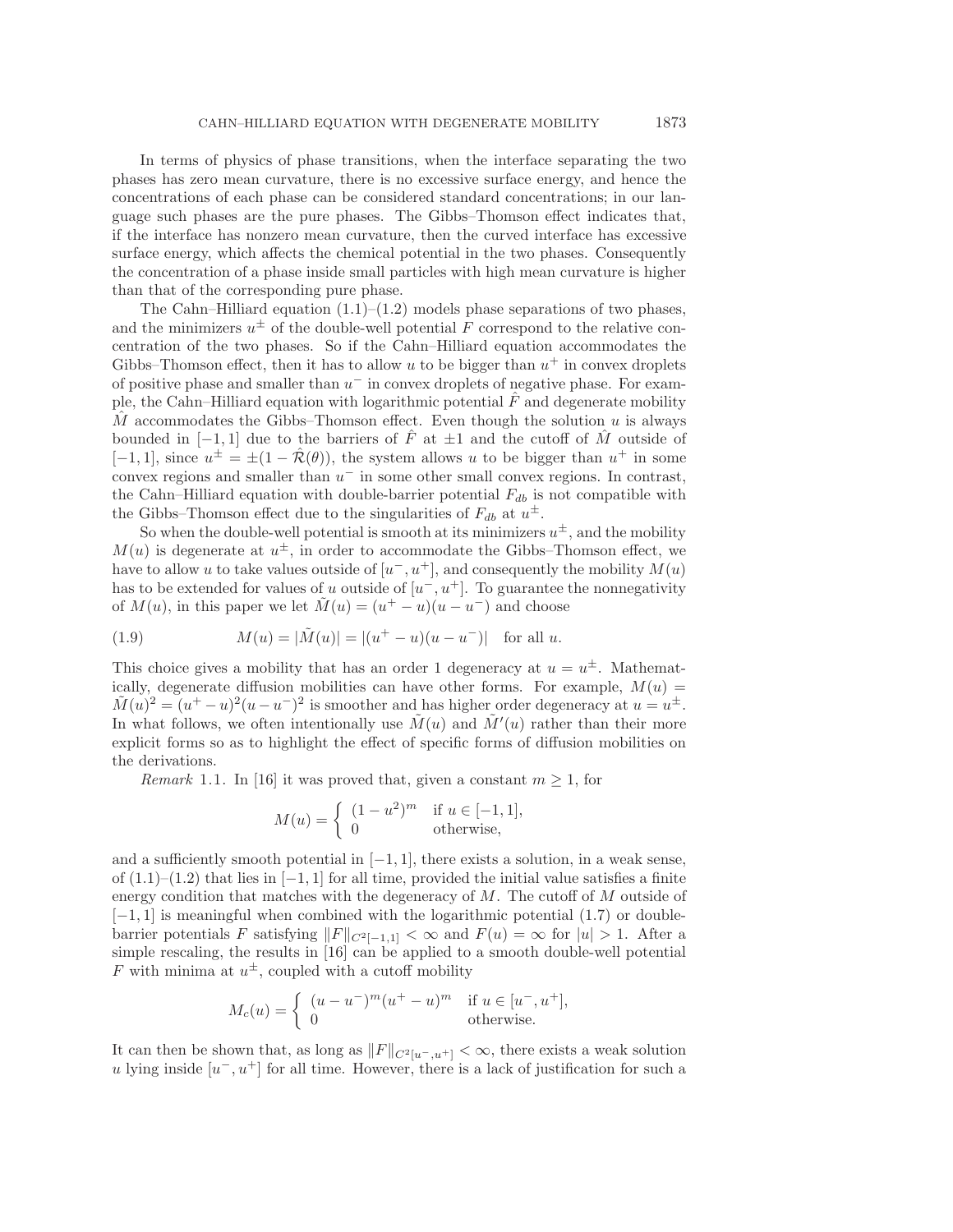cutoff in the mobility. Indeed, the discussion above indicates that for a mathematical model to be compatible with the Gibbs–Thomson effect, it has to allow u to eventually go outside of  $[u^-, u^+]$ , even if the initial values of u lie in  $(u^-, u^+)$ . In addition, if initially there is some region  $\omega$  where  $u \notin [u^-, u^+]$ , then the cutoff in the mobility would prevent phase separation in  $\omega$ , which is undesirable. In comparison, our choice [\(1.9\)](#page-3-0) in principle does not have such restrictions on initial values of  $u$ , and the asymptotic analysis shows that the sharp interface limit derived here is fully compatible with the Gibbs–Thomson effect; see [\(1.14\)](#page-5-0).

*Remark* 1.2. With our choice M as [\(1.9\)](#page-3-0) and a smooth double-well potential such as  $(1.3)$ , although a rigorous proof is still lacking, the existence of a solution u for  $(1.1)$ – $(1.2)$  that goes outside of  $[u^-, u^+]$ , and hence bears the Gibbs–Thomson effect, is not in contradiction to the weak solution in [\[16\]](#page-18-11), since for degenerate equations, weak solutions are usually not unique. For example, for the one-dimensional thin film equation  $h_t + (|h|^n h_{xxx})_x = 0$ , it is proven that there is a nonnegative weak solution [\[4\]](#page-18-12). But even if the initial value is positive, singularities may develop in finite time [\[3\]](#page-18-13) in the sense that  $h$  reaches 0 in finite time, and there also exists a solution  $h$  that takes both positive and negative values [\[6\]](#page-18-14). While further theoretical exploration is needed, numerical simulations show that, if M is taken as  $(u-u^-)(u^+-u)$  without the absolute value or cutoff outside of  $[u^-, u^+]$ , then even if the initial value of u lies in  $(u^-, u^+)$ , within finite time u will go outside of  $[u^-, u^+]$  and the system will become ill-posed. There have been claims that round-off errors might be to blame, and the mobility may be approximated by nondegenerate mobilities like  $M^{\varepsilon}(u) = |(u - u^{-})(u^{+} - u)| + \varepsilon^{2};$ see, for instance, [\[12\]](#page-18-1) and references therein. Our formal result shows that the Gibbs– Thomson effect is a genuine feature of the model and not an artifact due to round-off errors.

*Remark* 1.3. There has also been a tendency in various earlier works to believe that regions away from the interface are pure phases. For example, based on this belief, in [\[22\]](#page-18-15) it was argued that any interface with nonzero mean curvature is not in the asymptotic regime. There is, however, a misconceived argument there due to the nonuniqueness of solutions to a differential equation. Writing  $u = u_0 + \varepsilon u_1 + u_2 \varepsilon^2 + \dots$ , it was noticed in [\[22\]](#page-18-15) that  $u = u^{\pm}$  solves the outer equation in all orders; hence  $u_i = 0$  is taken for  $i = 1, 2, \ldots$ . But what this argument missed is the fact that the first order outer equation has many solutions if one does not take into account the boundary condition on the interface. The correct value of  $u_1$  is determined by the boundary condition on the interface, which is determined by the inner solution. When the interface has nonzero mean curvature, the boundary condition on the interface for the outer solution is the Gibbs–Thomson condition, which drives  $u_1$  away from zero. Hence  $u = u^{\pm} + \varepsilon u_1 + O(\varepsilon^2)$  is not exactly  $u^{\pm}$  in the outer regions.

In the rest of the paper, to simplify notation we follow a conventional normalization so that the two minimizers of the double-well potential F are  $u^{\pm} = \pm 1$ . Hence

$$
M(u) = |\tilde{M}(u)|
$$
 and  $\tilde{M}(u) = 1 - u^2$ .

In addition, we assume that  $\pm 1$  are nondegenerate minimizers of F; that is,  $F'(\pm 1) =$  $0, F''(\pm 1) > 0.$ 

The main tool used in the current work is asymptotic analysis, assuming that the solution u to  $(1.1)$ – $(1.2)$  is differentiable up to whatever order necessary. In general, degenerate parabolic equations only allow generalized solutions (see [\[16,](#page-18-11) [32\]](#page-19-2) for generalized bounded solutions for the Cahn–Hilliard equation with degenerate diffusion mobility) rather than classical ones, and generalized solutions are usually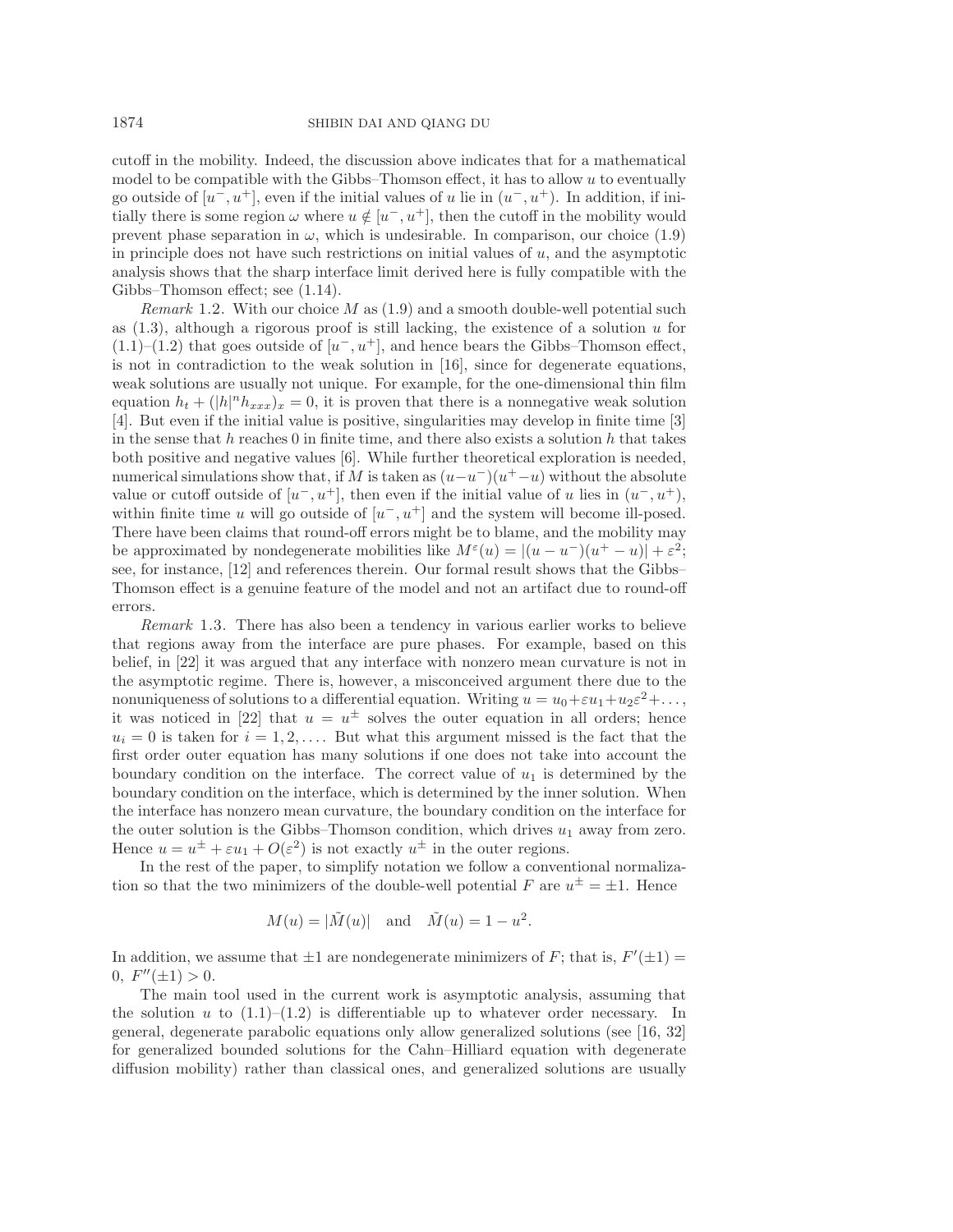not unique. Nevertheless, generalized solutions may still have enough regularity to make the results in this paper meaningful. Since we are only interested in the long time dynamics, we assume that the domain  $\Omega \subset \mathbb{R}^n$  can be decomposed into three regions:  $\Omega_+$  in which  $u \approx +1$ ,  $\Omega_-$  in which  $u \approx -1$ , and  $\Gamma_{\varepsilon} := \Omega \setminus (\Omega_+ \cup \Omega_-)$ , which is a thin region around the level set  $\Gamma := \{x \in \Omega : u(x) = 0\}$ . Note that  $\Omega_{\pm}$ ,  $\Gamma_{\varepsilon}$ , and  $\Gamma$ all depend on time. We assume  $\Gamma$  to be a collection of simple, closed, and sufficiently smooth surfaces in  $\mathbb{R}^n$ .

Since u depends on  $\varepsilon$ , Γ in fact also depends on  $\varepsilon$ . Formally, in the limit  $\varepsilon \to 0$ , Γ has a limit Γ and the transition region  $\Gamma_{\varepsilon}$  also shrinks to Γ. Accordingly the outer and inner regions  $\Omega_{\pm}$  converge respectively to two regions  $\Omega_{\pm}$  separated by  $\Gamma$ . What we really want is to describe the motion of  $\hat{\Gamma}$ , but formally it is analogous to that of Γ. In the rest of the paper we do not differentiate  $\Gamma$  from  $\Gamma$ , and  $\Omega_{\pm}$  from  $\Omega_{\pm}$ .

Let **n** be the unit normal of Γ pointing toward  $\Omega_+$ ,  $\{k_i, i = 1, \ldots, n-1\}$  the principal curvatures of Γ, and  $\kappa_0 = k_1 + \cdots + k_{n-1}$  the mean curvature. Under such an orientation, if  $\Gamma$  is convex, then its center of curvature lies in  $\Omega_{-}$ , and the mean curvature is positive. We denote by  $\Delta_s$  the Laplace–Beltrami operator on  $\Gamma$  and by  $[\cdot]^{\perp}$  the jump of a function across  $\Gamma$ ; that is, for any function f and any point  $x \in \Gamma$ ,

(1.10) 
$$
[f(x)]_{-}^{+} := f(x)^{+} - f(x)^{-} = \lim_{h \to 0^{+}} f(x + h\mathbf{n}) - \lim_{h \to 0^{+}} f(x - h\mathbf{n}).
$$

Let  $U = U(z)$  represent the standard transition layer profile satisfying

<span id="page-5-3"></span>(1.11) 
$$
U''(z) = F'(U(z)), \quad U(0) = 0, \quad \lim_{z \to \pm \infty} U(z) = \pm 1.
$$

For the double-well potential F defined by [\(1.3\)](#page-0-2),  $U(z) = \tanh(z/\sqrt{2})$ . The following constants are defined by U:

<span id="page-5-4"></span>(1.12) 
$$
S = \frac{1}{2} \int_{-\infty}^{\infty} U'(z)^2 dz, \quad \sigma = \frac{S}{2} \int_{-\infty}^{\infty} (1 - U^2) dz.
$$

Our main result is the following statement about the quasi-equilibrium evolution. PRINCIPLE RESULT 1.4. If  $M(u) = |\tilde{M}(u)| = |1 - u^2|$  and F is a smooth double*well potential, the nontrivial interface motion under the Cahn–Hilliard equation* [\(1.1\)](#page-0-0)– [\(1.2\)](#page-0-1) *occurs in the time scale*  $t_2 = \varepsilon^2 t$ *, or*  $t = O(\varepsilon^{-2})$ *, and the normal velocity*  $V_{\bf n}$  *of the interface is determined by the following free boundary problem:*

<span id="page-5-2"></span>(1.13) 
$$
\nabla \cdot (|\mu_1| \nabla \mu_1) = 0 \quad in \ \Omega_{\pm},
$$

<span id="page-5-0"></span>(1.14) 
$$
\mu_1 = -S\kappa_0 \qquad on \ \Gamma,
$$

<span id="page-5-1"></span>(1.15) 
$$
V_{\mathbf{n}} = \sigma \Delta_s \kappa_0 - \left[ \frac{|\tilde{M}'(u_0)\mu_1|}{2F''(u_0)} \partial_{\mathbf{n}} \mu_1 \right]_+^+ \quad on \ \Gamma.
$$

*Here*  $u_0 = \pm 1$  *in*  $\Omega_{\pm}$ *, respectively.* 

*Remark* 1.5. In [\(1.15\)](#page-5-1), the effect of the diffusion field on the interface motion is incorporated as a jump of fluxes. Even though we only work out the details for the specific diffusion mobility  $M(u) = |\tilde{M}'(u)| = |1 - u^2|$  here, it is expected that similar observations hold for generic diffusion mobilities. Specifically, if  $\tilde{M}(u)$  is of higher order degeneracy in both  $\Omega_+$  and  $\Omega_-$  so that  $\tilde{M}'(u_0) = 0$ , then the diffusion process in the corresponding bulk phase will not influence the interface motion in the  $t_2$  time scale; its influence can only be in a slower time scale. In contrast, surface diffusion  $\Delta_s \kappa_0$  always occurs in the  $t_2$  time scale. Rigorous analysis of the existence and properties of a solution to  $(1.13)$ – $(1.15)$  is beyond the scope of the paper. For the study of surface diffusion itself, we refer the reader to [\[17,](#page-18-16) [18\]](#page-18-17).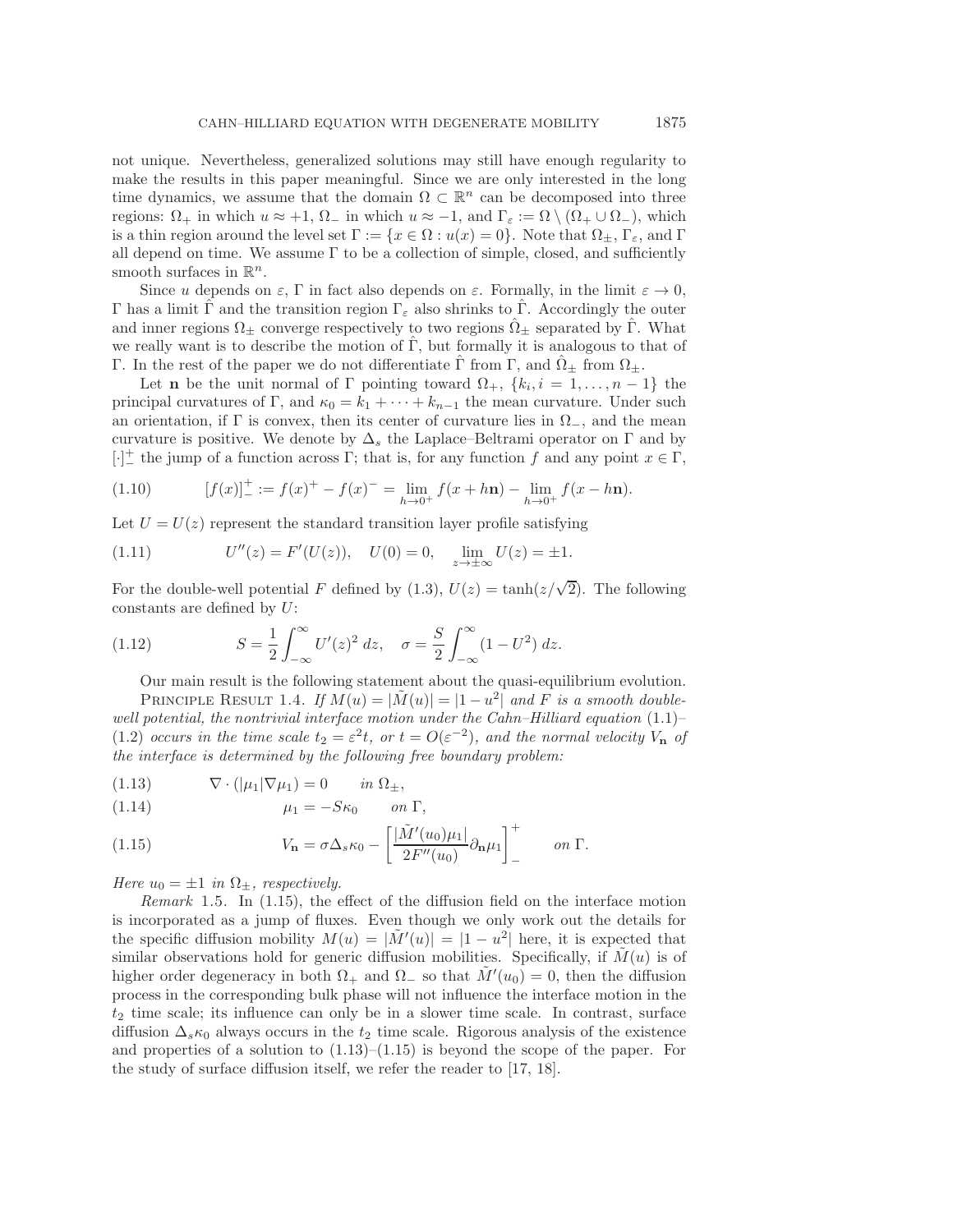## 1876 SHIBIN DAI AND QIANG DU

**1.2. Coarsening mechanism.** One key feature of the Cahn–Hilliard equation  $(1.1)$ – $(1.2)$  is the dissipation of the free energy E defined by  $(1.4)$ , which leads to the coarsening phenomenon. Since the counterpart of E in a sharp-interface model is  $|\Gamma|$ , the total area of the interface  $\Gamma$ , it is of interest to study the evolution of  $|\Gamma|$  under  $(1.13)$ – $(1.15)$ . To this end, even if Γ consists of disjoint pieces, the porous medium diffusion processes in  $\Omega_{+}$  provide communications between these pieces and make coarsening possible. We have

$$
\frac{d|\Gamma|}{dt_2} = \int_{\Gamma} \kappa_0 V_\mathbf{n} ds = \sigma \int_{\Gamma} \kappa_0 \Delta_s \kappa_0 ds + \frac{1}{S} \int_{\Gamma} \mu_1 \left[ \mathbf{n} \cdot \left( \frac{|\tilde{M}'(u_0)\mu_1|}{2F''(u_0)} \nabla \mu_1 \right) \right]_+^{\Gamma} ds
$$
\n
$$
(1.16) \qquad = -\sigma \int_{\Gamma} |\nabla_s \kappa_0|^2 ds - \frac{1}{S} \int_{\Omega_+ \cup \Omega_-} \frac{|\tilde{M}'(u_0)\mu_1|}{2F''(u_0)} |\nabla \mu_1|^2 dx \le 0.
$$

<span id="page-6-0"></span>By [\(1.16\)](#page-6-0), we expect the interfacial area to be always decreasing, until the system settles into an equilibrium state, in which each piece of  $\Gamma$  has constant mean curvature, and  $\mu_1$  is constant in each connected component of  $\Omega_+$  and  $\Omega_-$ .

A specifically interesting situation is the off-critical case when one phase, the minor phase, occupies only a small fraction of the system. In [\[7\]](#page-18-18), using a heuristic argument, Bray and Emmott derived a mean field model for the Cahn–Hilliard equation with degenerate diffusion mobility in the dilute limit of the off-critical case when the minor phase consists of many disjoint small spherical particles. In this case, the surface diffusion is missing since the interface is a collection of spheres. Under this simplified geometric configuration, their heuristic argument suggests that the dynamics is determined by a diffusion process, which they called subdiffusion, in the major phase. Our sharp-interface model  $(1.13)$ – $(1.15)$  goes beyond the results in [\[7\]](#page-18-18) in that we capture the surface diffusion effect together with the quasi-stationary porous medium diffusion process. In addition, we can recover the results in [\[7\]](#page-18-18) in the off-critical case. One key ingredient is the following lemma, whose proof is given in the appendix.

<span id="page-6-1"></span>LEMMA 1.6. Let  $\omega$  be an open, bounded, and connected subset of  $\mathbb{R}^n$  with smooth *boundary. Then for any*  $g \in C^2(\omega) \cap C(\bar{\omega})$  *with*  $g \geq 0$  *on*  $\partial \omega$ *, the equation* 

<span id="page-6-4"></span>(1.17) 
$$
\nabla \cdot (|\mu| \nabla \mu) = 0 \quad in \omega,
$$

<span id="page-6-5"></span>(1.18) 
$$
\mu = g \ge 0 \qquad \text{on } \partial \omega
$$

*has a unique solution*  $\mu$  *in*  $C^2(\omega) \cap C(\bar{\omega})$  *and*  $\mu \geq 0$  *in*  $\omega$ *. Furthermore, if*  $g > 0$  *on some point*  $x \in \partial \omega$ *, then*  $\mu > 0$  *in*  $\omega$ *.* 

Depending on whether the minor phase is  $\Omega_+$  or  $\Omega_-,$  our analysis is slightly different.

*Case* 1.  $\Omega_+$  *is the minor phase.* Let  $\Omega_+ = \bigcup_{i=1}^N \omega_+^i$ , where each  $\omega_+^i$  is a convex set, the interface  $\Gamma = \bigcup_{i=1}^{N} \partial \omega_+^i$ . Since the normal **n** of  $\Gamma$  points toward  $\Omega_+$ , the mean curvature  $\kappa_0$  is negative on each  $\partial \omega_+^i$ . By [\(1.13\)](#page-5-2)–[\(1.14\)](#page-5-0) we have

- <span id="page-6-2"></span>(1.19)  $\nabla \cdot (|\mu_1| \nabla \mu_1) = 0$  in  $\omega_+^i$ ,
- <span id="page-6-3"></span>(1.20)  $\mu_1 = -S\kappa_0 > 0$  on  $\partial \omega_+^i$ .

By Lemma [1.6,](#page-6-1) the unique  $C^2$  solution  $\mu_1$  for  $(1.19)$ – $(1.20)$  is positive in each  $\omega_+^i$ .

Now  $\Omega_{-} = \Omega \setminus \cup_{i=1}^{N} \omega_{+}^{i}$ , and we need to solve  $(1.13)-(1.14)$  $(1.13)-(1.14)$  $(1.13)-(1.14)$  to find  $\mu_1$  in  $\Omega_{-}$ . Since  $\partial\Omega_-=\cup_{i=1}^N\partial\omega_+^i\cup\partial\Omega$  and  $\mu_1$  satisfies either periodic or Neumann boundary conditions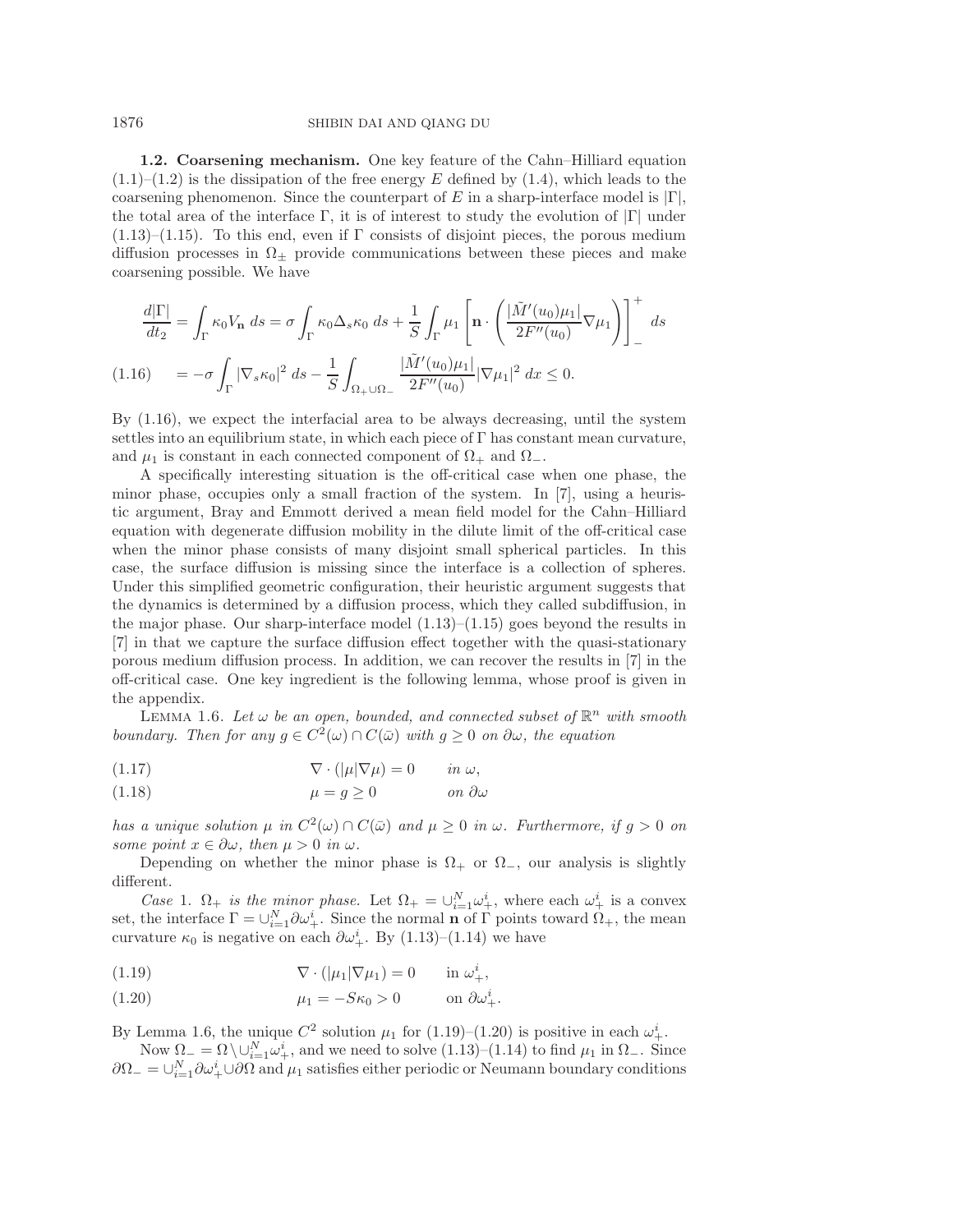on  $\partial\Omega$ , a slight variance of Lemma [1.6](#page-6-1) shows that  $\mu_1 > 0$  in  $\Omega_-\$ . Since our solution  $u = u_0 + \varepsilon u_1 + O(\varepsilon^2)$  in  $\Omega_{\pm}$  (see section [2](#page-8-0) for details), and  $u_1 = \mu_1/F''(u_0) > 0$ , we have  $u>u_0 = \pm 1$  in  $\Omega_{\pm}$ , respectively. This indicates that the curvature effect through the Gibbs–Thomson condition [\(1.14\)](#page-5-0) drives the values of u in each  $\omega_+^i$  bigger than 1, and in  $\Omega$ <sub>−</sub> bigger than −1.

If every  $\omega^i_+$  is a sphere of radius  $r_i$ , then  $\kappa_0 = -(n-1)/r_i$  on  $\partial \omega^i_+$ , and  $\mu_1 =$  $(n-1)S/r_i$  is constant in each  $\omega^i_+$ . Then there is no surface diffusion since  $\Delta_s \kappa_0 = 0$ on Γ, and there is no flux from  $\omega_+^i$ . The coarsening is driven by the diffusion field in  $\Omega_{-}$ . This recovers the result in [\[7\]](#page-18-18).

*Case* 2.  $\Omega_{-}$  *is the minor phase.* In this case,  $\Omega_{-} = \bigcup_{i=1}^{N} \omega_{-}^{i}$ , each  $\omega_{-}^{i}$  is a convex set. The interface  $\Gamma = \bigcup_{i=1}^{N} \partial \omega_{-}^{i}$ . On  $\partial \omega_{-}^{i}$ , the mean curvature  $\kappa_0$  is positive since the normal **n** points toward  $\Omega_+$ . In each  $\omega_-^i$ ,

(1.21) 
$$
\nabla \cdot (|\mu_1| \nabla \mu_1) = 0 \quad \text{in } \omega_-^i,
$$

(1.22) 
$$
\mu_1 = -S\kappa_0 < 0 \quad \text{on } \partial \omega_-^i.
$$

By Lemma [1.6,](#page-6-1) it has a unique negative solution  $\mu_1 < 0$  in each  $\omega^i$ . Similarly,  $\mu_1 < 0$ in  $\Omega_+$ . The solution  $u = u_0 + \varepsilon u_1 + O(\varepsilon^2) < u_0 = \pm 1$  in  $\Omega_+$ , respectively. Hence the curvature effect drives the values of u smaller than  $-1$  in  $\Omega_{-}$  and smaller than  $1$  in  $\Omega_+$ . Similar to Case 1, if all  $\omega_-^i$  are spherical, then coarsening is driven by the diffusion field in  $\Omega_{+}$ .

In the off-critical situation, the quasi-stationary porous medium diffusion process in the major phase is the mechanism for the disjoint components of the minor phase to communicate and hence for the occurrence of coarsening. In the critical situation when each phase occupies half of the system, the interface is essentially connected. This makes it very hard to justify the presence of the quasi-stationary porous medium diffusion process, since surface diffusion itself can induce coarsening. Our asymptotic analysis indicates that it is the combination of this diffusion process and surface diffusion that accounts for coarsening. We again associate such findings to numerical simulations of the Cahn–Hilliard equation with degenerate mobility; see, e.g., [\[12,](#page-18-1) [33\]](#page-19-0).

**1.3. Coarsening rate.** Coarsening is featured by the growth of a characteristic length scale  $l(t)$ . Under the assumption that the system morphology is self-similar, in general  $l(t)$  grows like a power law of time:  $l(t) \sim ct^{\alpha}$ . For the Cahn–Hilliard equation with constant mobility,  $\alpha = 1/3$ . When the mobility is  $|1 - u^2|$ , which is degenerate in both phases, numerical simulations are mainly about the critical case when each phase occupies half of the system, and simulations indicate that  $\alpha = 1/4$ . Since our interface motion law  $(1.13)$ – $(1.15)$  is independent of volume fraction of the phases, we will show that this  $1/4$  power law is a consequence of scaling invariance of  $(1.13)$ – $(1.15)$ .

Take  $X$ , T, and  $\Psi$  as typical length, time, and chemical potential scales, and rescale:

<span id="page-7-0"></span>(1.23) 
$$
x = X\hat{x}, \quad t = T\hat{t}, \quad \mu_1 = \Psi\hat{\mu}_1.
$$

Then

<span id="page-7-1"></span>(1.24) 
$$
V_{\mathbf{n}} = \hat{V}_{\mathbf{n}} \frac{X}{T}, \quad \kappa_0 = \frac{1}{X} \hat{\kappa}_0, \quad \nabla = \frac{1}{X} \hat{\nabla}, \quad \Delta_s = \frac{1}{X^2} \hat{\Delta}_s.
$$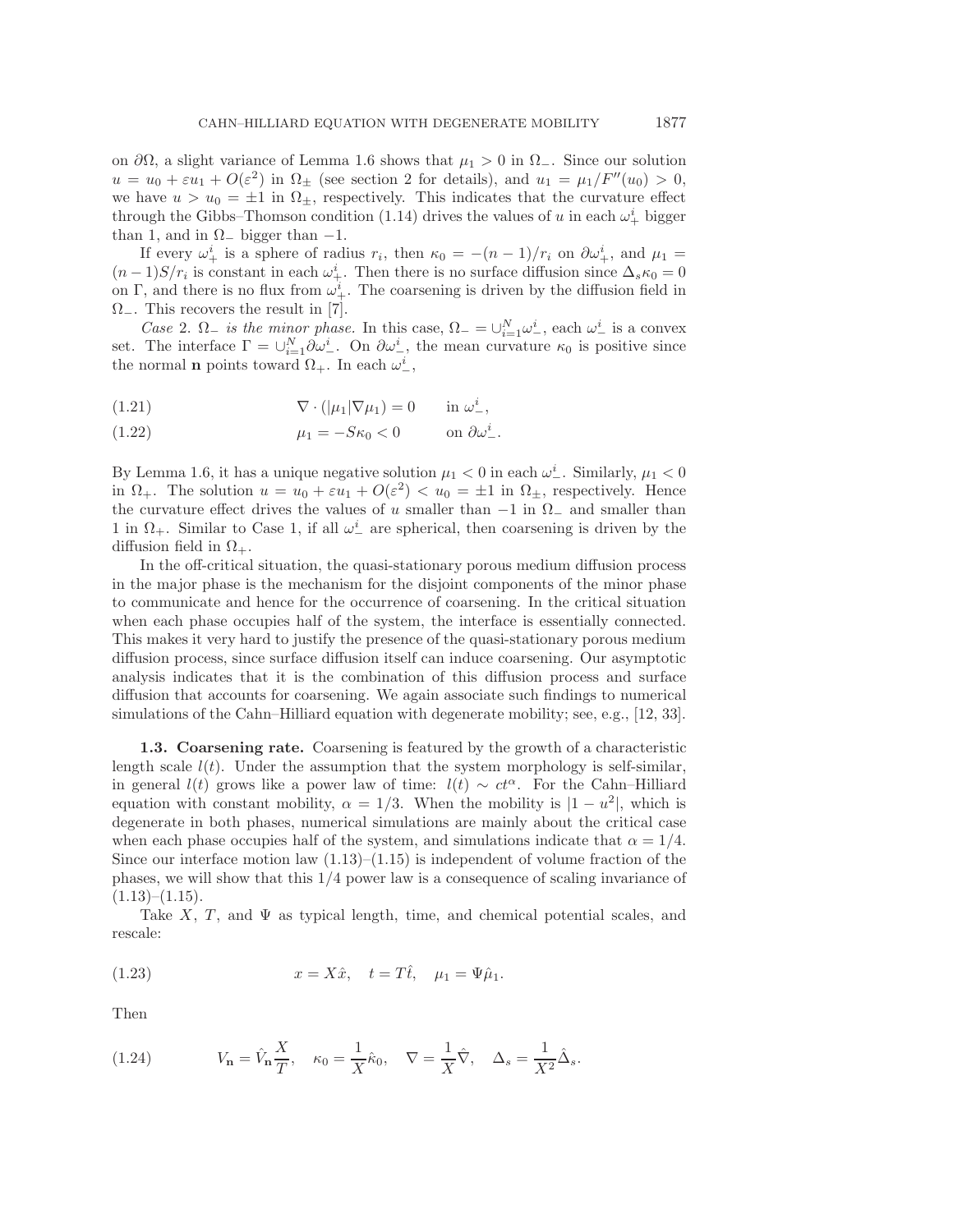Plugging  $(1.23)$  and  $(1.24)$  into  $(1.13)$ – $(1.15)$ , we have

<span id="page-8-2"></span>(1.25) 
$$
\hat{\nabla} \cdot (|\hat{\mu}_1| \hat{\nabla} \hat{\mu}_1) = 0 \quad \text{in } \Omega_{\pm},
$$

<span id="page-8-1"></span>(1.26) 
$$
\Psi \hat{\mu}_1 = -\frac{S}{X} \hat{\kappa}_0 \quad \text{on } \Gamma,
$$

<span id="page-8-3"></span>(1.27) 
$$
\frac{X}{T}\hat{V}_{\mathbf{n}} = \frac{1}{X^3}\sigma\hat{\Delta}_s\hat{\kappa}_0 - \frac{\Psi^2}{X}\left[\frac{|\tilde{M}'(u_0)\hat{\mu}_1|}{2F''(u_0)}\partial_{\mathbf{n}}\hat{\mu}_1\right]_-\^{\dagger} \quad \text{on } \Gamma.
$$

By [\(1.26\)](#page-8-1), a natural choice of  $\Psi$  is  $X^{-1}$ . Then, if we choose  $T = X^4$ , [\(1.25\)](#page-8-2)–[\(1.27\)](#page-8-3) restore to the form of [\(1.13\)](#page-5-2)–[\(1.15\)](#page-5-1). This spatiotemporal relation  $T = X^4$  indicates a growth rate of the characteristic length  $l(t) \sim ct^{1/4}$ . While the characteristic exponent  $1/4$  is the same as that predicted by a stand-alone surface diffusion model,  $(1.13)$ – [\(1.15\)](#page-5-1) and the scaling analysis demonstrate that the bulk nonlinear diffusion and the surface diffusion both contribute to the coarsening process.

The structure of this paper is as follows. In section [2](#page-8-0) we establish the inner local frame and the inner/outer expansions. In section [3](#page-12-0) we study the inner structure of the transition region. In section [4](#page-14-0) we derive the dynamics in the  $t_1 = \varepsilon t$  time scale, which is a porous medium equation. In section [5](#page-15-0) we derive the dynamics in the  $t_2 = \varepsilon^2 t$ time scale, which gives  $(1.13)$ – $(1.15)$ . Finally, in section [6](#page-16-0) we discuss the merit of our results and applications.

<span id="page-8-0"></span>**2. Inner local frame and inner/outer expansions.** To study the inner structure in the neighborhood  $\Gamma_{\varepsilon}$  of the interface  $\Gamma$ , we need to use a local coordinate system. This is a standard procedure, although different authors take slightly different approaches under various assumptions; see, e.g., [\[9,](#page-18-7) [14,](#page-18-10) [15,](#page-18-19) [20,](#page-18-20) [27\]](#page-18-4). We assume  $\Gamma$ is a collection of simple, closed, smooth surfaces in  $\mathbb{R}^n$ , which means that there is a parametric representation, at least locally,

(2.1) 
$$
\Gamma = \{ \phi(s) : s = (s_1, \dots, s_{n-1}) \}.
$$

The parameter s can be chosen so that  ${\bf T}^i := \frac{\partial \phi}{\partial s_i}, i = 1, \ldots, n-1$  form an orthonormal basis for the tangent plane of  $\Gamma$  at  $\phi(s)$ , and  $\frac{\partial \mathbf{n}}{\partial s_i} = k_i \mathbf{T}^i, i = 1, \ldots, n-1$ . Here **n** is the normal of Γ pointing toward  $\Omega_+$ , and  $\{k_i, i = 1, \ldots, n-1\}$  are the principal curvatures of Γ. We assume further that any point x in  $\Gamma_{\varepsilon}$  can be uniquely represented by its orthogonal projection  $\phi(s)$  on  $\Gamma$  and its signed distance  $\rho(x)=(x - \phi(s))\cdot \mathbf{n}(s)$ to Γ. By defining  $r = \rho(x)$ , we have a local coordinate system  $(s, r)$ , whose relation to the Cartesian coordinates  $x$  is

$$
(2.2) \t\t x = \phi(s) + r\mathbf{n}(s).
$$

The following lemma summarizes some results we will use later; for a proof, see [\[14\]](#page-18-10). LEMMA  $2.1$  (see [\[14\]](#page-18-10)).

(i)  $-\frac{\partial \rho}{\partial t}$  *is the normal velocity of*  $\Gamma$ *, positive when moving in the direction of* **n***.* (i)  $\nabla$  *s –*  $\frac{1}{\sqrt{2}}\mathbf{T}^i$   $\Delta$  *s –*  $\frac{1}{\sqrt{2}}\mathbf{T}^i$   $\Delta$  *s –*  $\frac{1}{\sqrt{2}}\frac{\partial k_i}{\partial t}$  *i* – 1 *n* 

(ii) 
$$
\nabla_x s_i = \frac{1}{1 + rk_i} \mathbf{T}^i, \quad \Delta_x s_i = -\frac{r}{(1 + rk_i)^3} \frac{\partial k_i}{\partial s_i}, \quad i = 1, \dots, n-1.
$$

- (iii)  $\nabla_x r = \mathbf{n}, \quad \Delta_x r = \sum_{j=1}^{n-1} \frac{k_j}{1+rk_j}.$
- (iv) In the local coordinates  $(s, r)$ , the Cartesian Laplacian  $\Delta_x$  has the following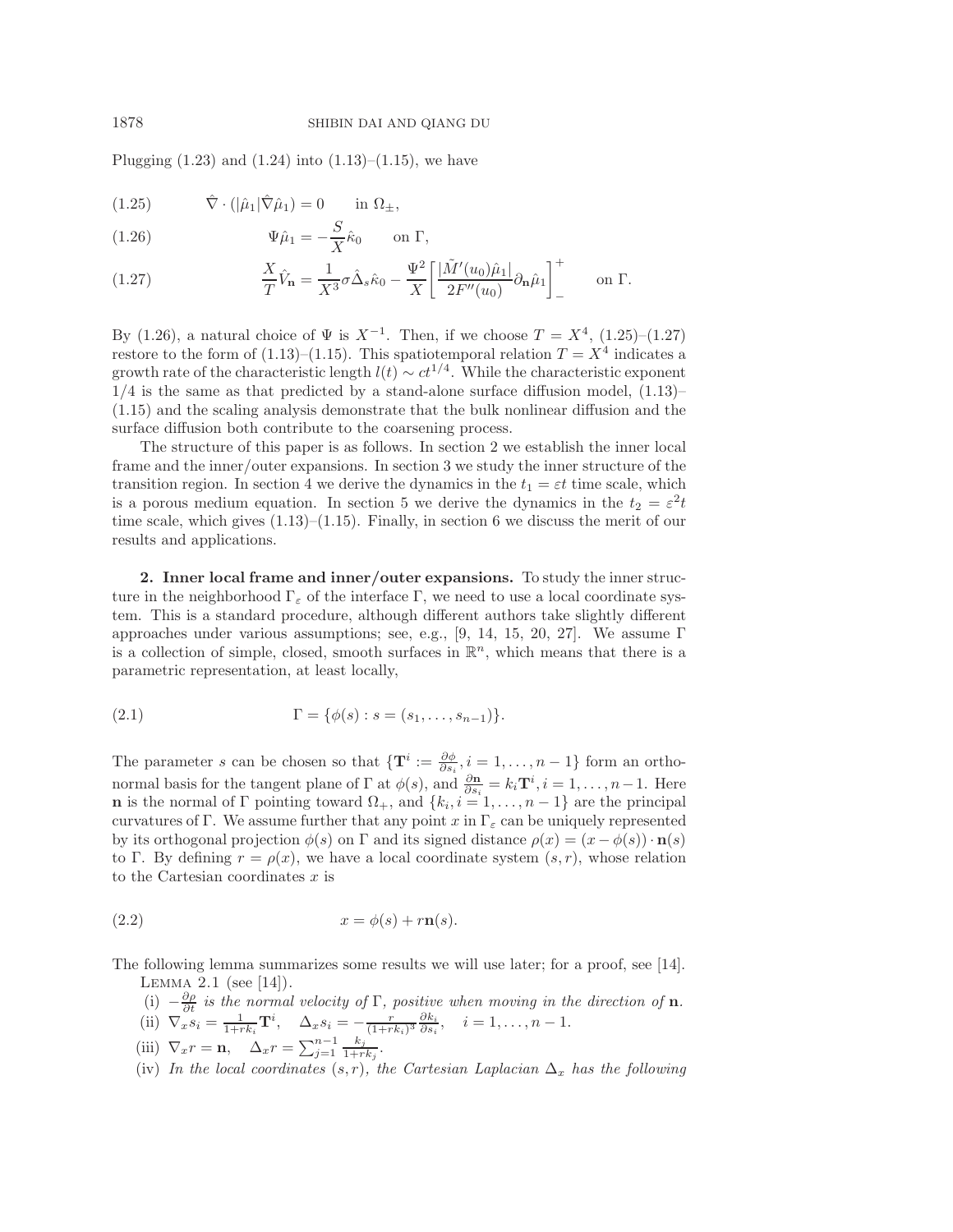*expression:*

<span id="page-9-0"></span>
$$
\Delta_x = \sum_{j=1}^{n-1} \frac{1}{(1+rk_j)^2} \frac{\partial^2}{\partial s_j^2} + \left(\sum_{j=1}^{n-1} \frac{k_j}{1+rk_j}\right) \frac{\partial}{\partial r} + \frac{\partial^2}{\partial r^2}
$$
\n
$$
(2.3) \qquad \qquad + \sum_{j=1}^{n-1} \left(-r \frac{\partial k_j}{\partial s_j} \frac{1}{(1+rk_j)^3}\right) \frac{\partial}{\partial s_j}.
$$

Rescaling the normal coordinate by  $z = r/\varepsilon$  and expanding [\(2.3\)](#page-9-0) in powers of  $\varepsilon$ , we have

<span id="page-9-1"></span>(2.4) 
$$
\Delta_x = \varepsilon^{-2} \partial_{zz} + \varepsilon^{-1} \kappa_0 \partial_z + \Delta_0 + \varepsilon \Delta_1 + O(\varepsilon^2),
$$

where

(2.5) 
$$
\Delta_0 := \Delta_s + z \kappa_1 \partial_z, \quad \kappa_0 := \sum_{j=1}^{n-1} k_j, \quad \kappa_1 := -\sum_{j=1}^{n-1} k_j^2.
$$

The operator  $\Delta_1$  characterizes the  $O(\varepsilon)$  term in the expansion, but its explicit form is immaterial.  $\kappa_0$  is the mean curvature of Γ. When  $n = 3$ ,  $\kappa_1 = 2k_1k_2 - (k_1 + k_2)^2 =$  $2K - \kappa_0^2$ , where K is the Gaussian curvature of  $\Gamma$ .

**2.1. Inner expansion.** In the transition region  $\Gamma_{\varepsilon}$ , let  $u(x,t)=\tilde{u}(s, z, t)$  and  $\mu(x, t) = \tilde{\mu}(s, z, t)$  be expanded as

$$
u(x,t) = \tilde{u}_0(s, z, t) + \varepsilon \tilde{u}_1(s, z, t) + \varepsilon^2 \tilde{u}_2(s, z, t) + \varepsilon^3 \tilde{u}_3(s, z, t) + \dots,
$$
  

$$
\mu(x,t) = \tilde{\mu}_0(s, z, t) + \varepsilon \tilde{\mu}_1(s, z, t) + \varepsilon^2 \tilde{\mu}_2(s, z, t) + \varepsilon^3 \tilde{\mu}_3(s, z, t) + \dots.
$$

Then by  $(1.2)$  and  $(2.4)$ , we have

(2.6) 
$$
\tilde{\mu}_0 = -\tilde{u}_{0zz} + F'(\tilde{u}_0),
$$

<span id="page-9-2"></span>(2.7) 
$$
\tilde{\mu}_1 = -\tilde{u}_{1zz} - \kappa_0 \tilde{u}_{0z} + F''(\tilde{u}_0)\tilde{u}_1,
$$

(2.8) 
$$
\tilde{\mu}_2 = -\tilde{u}_{2zz} - \kappa_0 \tilde{u}_{1z} - \Delta_0 \tilde{u}_0 + F''(\tilde{u}_0)\tilde{u}_2 + \frac{1}{2}F'''(\tilde{u}_0)\tilde{u}_1^2,
$$

$$
\tilde{\mu}_3 = -\tilde{u}_{3zz} - \kappa_0 \tilde{u}_{2z} - \Delta_0 \tilde{u}_1 - \Delta_1 \tilde{u}_0 + F''(\tilde{u}_0)\tilde{u}_3 + F'''(\tilde{u}_0)\tilde{u}_1 \tilde{u}_2
$$
(2.0)

(2.9) 
$$
+\frac{1}{6}F^{(4)}(\tilde{u}_0)\tilde{u}_1^3.
$$

The diffusion mobility  $M(u) = |\tilde{M}(u)| = |1 - \tilde{u}^2|$  can be expanded as

(2.10) 
$$
M(u) = |1 - \tilde{u}_0^2 + \varepsilon \tilde{M}'(\tilde{u}_0)\tilde{u}_1 + \varepsilon^2 (\tilde{M}(\tilde{u}_0)\tilde{u}_2 - \tilde{u}_1^2) + O(\varepsilon^3)|.
$$

Since we are interested in the quasi-equilibrium long time behavior of the system, we will assume that the leading order transition profile  $\tilde{u}_0$  reaches its equilibrium state, which is the standard transition profile  $U(z)$  determined by

$$
-U_{zz} + F'(U) = 0,
$$
  
 
$$
U(0) = 0, \quad U(z) \to \pm 1 \quad \text{as } z \to \pm \infty.
$$

One feature of U is, since  $F'(\pm 1) = 0$  and  $F''(\pm 1) > 0$ , U approaches exponentially to  $u^{\pm} = \pm 1$  as  $z \to \pm \infty$ . This feature is critical for our asymptotic analysis, since it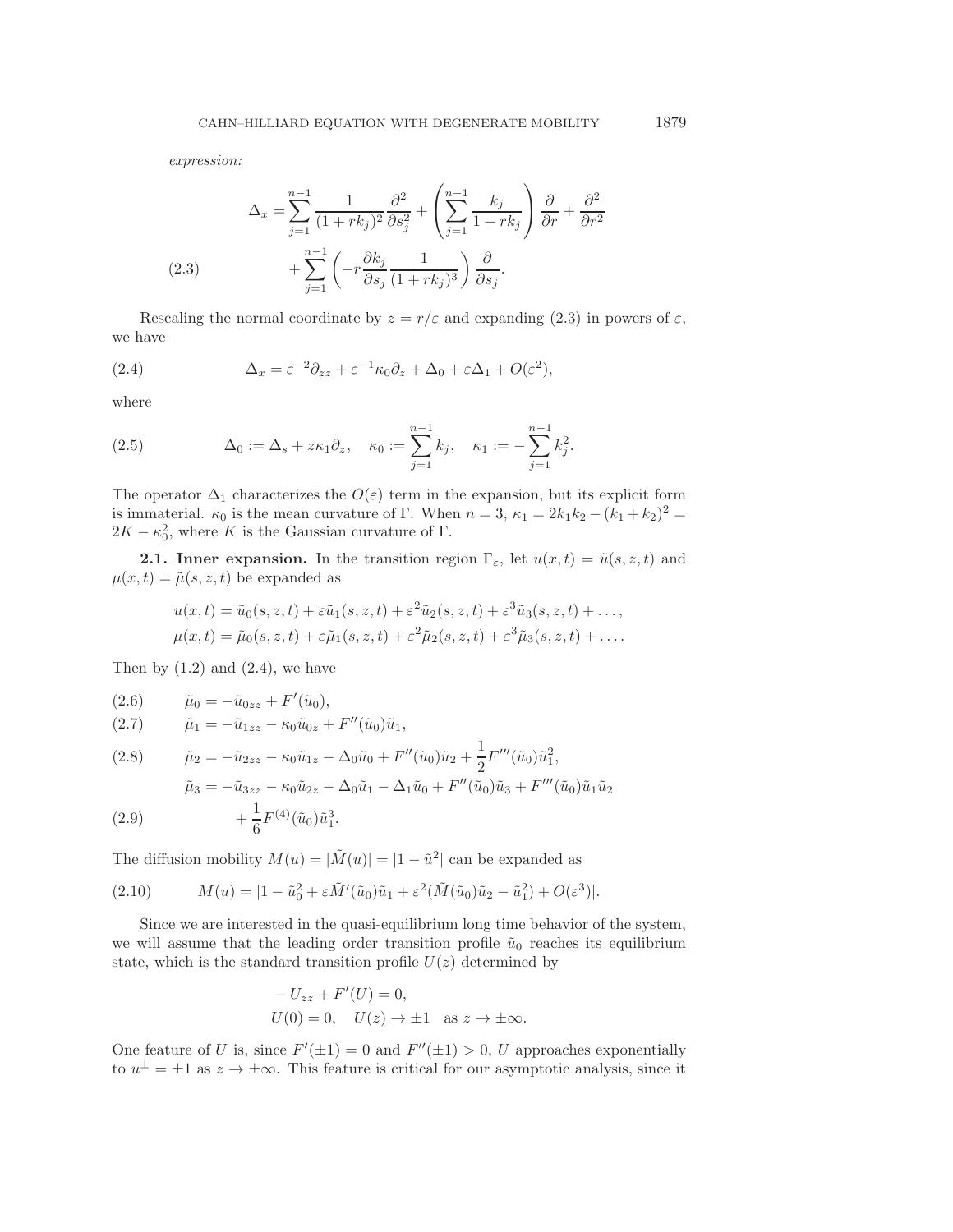provides a separation of orders in  $|1 - U^2|$ . Assuming that  $\tilde{u}_0 \sim \pm (1 - e^{-|z|/\beta})$  for  $z \to \pm \infty$ , then by taking  $\eta = \beta \ln \frac{1}{\epsilon}$ , we have

<span id="page-10-0"></span>(2.11) 
$$
|1 - \tilde{u}_0^2| \leq \begin{cases} O(\varepsilon) & \text{if } |z| \geq \eta, \\ O(\varepsilon^2) & \text{if } |z| \geq 2\eta, \\ O(\varepsilon^3) & \text{if } |z| \geq 3\eta, \\ O(\varepsilon^4) & \text{if } |z| \geq 4\eta. \end{cases}
$$

The separation of orders described in [\(2.11\)](#page-10-0) is a nonstandard technique crucial to handle the degeneracy of the diffusion mobility. We first used such a technique in [\[14\]](#page-18-10) to study the Cahn–Hilliard equation with a one-sided degenerate diffusion mobility.

Because of [\(2.11\)](#page-10-0), we divide  $(-\infty, +\infty)$  into subsets:

$$
Z_0 := \{ z : |z| < \eta \}, \quad Z_1 := \{ z : \eta \le |z| < 2\eta \}, \quad Z_2 := \{ z : 2\eta \le |z| < 3\eta \},
$$
\n
$$
Z_3 := \{ z : 3\eta \le |z| < 4\eta \}, \quad Z_4 := \{ z : |z| \ge 4\eta \}.
$$

Letting  $\chi_0, \chi_1, \chi_2, \chi_3, \chi_4$  be the characteristic functions of these sets, we have the following expansion of  $1 - \tilde{u}_0^2$ :

<span id="page-10-1"></span>
$$
1 - \tilde{u}_0^2 = (1 - \tilde{u}_0^2)\chi_0 + \varepsilon(1 - \tilde{u}_0^2)\chi_1\varepsilon^{-1} + \varepsilon^2(1 - \tilde{u}_0^2)\chi_2\varepsilon^{-2} + \varepsilon^3(1 - \tilde{u}_0^2)\chi_3\varepsilon^{-3}
$$
  
(2.12) 
$$
+ \varepsilon^4(1 - \tilde{u}_0^2)\chi_4\varepsilon^{-4}.
$$

The first four terms on the right-hand side are, respectively, of orders  $1, \varepsilon, \varepsilon^2, \varepsilon^3$ , and the last one is a residual term of order  $\varepsilon^4$  and higher.

Since  $\tilde{u}_{0z}$  decays exponentially to 0 as  $z \to \pm \infty$  at the same rate as  $\tilde{u}_0$  approaches exponentially to  $\pm 1$ , we have a similar expansion for  $\tilde{u}_{0z}$ :

<span id="page-10-2"></span>
$$
(2.13) \qquad \tilde{u}_{0z} = \chi_0 \tilde{u}_{0z} + \varepsilon \chi_1 \varepsilon^{-1} \tilde{u}_{0z} + \varepsilon^2 \chi_2 \varepsilon^{-2} \tilde{u}_{0z} + \varepsilon^3 \chi_3 \varepsilon^{-3} \tilde{u}_{0z} + \varepsilon^4 \chi_4 \varepsilon^{-4} \tilde{u}_{0z}.
$$

Define  $\Phi(u) := \text{sgn}(1 - u^2)$  such that

(2.14) 
$$
\Phi(u) = \begin{cases} 1 & \text{if } 1 - u^2 > 0, \\ -1 & \text{if } 1 - u^2 < 0, \\ 0 & \text{if } 1 - u^2 = 0. \end{cases}
$$

Then  $M(u) = \Phi(\tilde{u})\tilde{M}(\tilde{u}) = \Phi(\tilde{u})(1 - \tilde{u}^2)$ ,  $M'(u) = \tilde{M}'(u)\Phi(\tilde{u}) = -2\tilde{u}\Phi(\tilde{u})$ , and

$$
\nabla_x \cdot (M(u)\nabla_x \mu) = M(u)\Delta_x \mu + \nabla_x M(u) \cdot \nabla_x \mu
$$
  
=  $(1 - \tilde{u}^2)\Phi(\tilde{u}) \bigg(\varepsilon^{-2}\tilde{\mu}_{zz} + \varepsilon^{-1}\kappa_0\tilde{\mu}_z + \Delta_0\tilde{\mu} + \varepsilon\Delta_1\tilde{\mu} + O(\varepsilon^2)\bigg)$   

$$
+ \tilde{M}'(\tilde{u})\Phi(\tilde{u}) \left(\sum_{j=1}^{n-1} \frac{\partial \tilde{u}}{\partial s_j} \frac{\partial \tilde{\mu}}{\partial s_j} \frac{1}{(1 + \varepsilon z k_j)^2} + \varepsilon^{-2}\tilde{u}_z\tilde{\mu}_z\right).
$$

<span id="page-10-3"></span>Plugging  $(2.12)$  and  $(2.13)$  into  $(2.15)$ , we have

<span id="page-10-4"></span>(2.16) 
$$
\nabla_x \cdot (M(u)\nabla_x \mu) = \varepsilon^{-2} P_{-2} + \varepsilon^{-1} P_{-1} + P_0 + \varepsilon P_1 + O(\varepsilon^2),
$$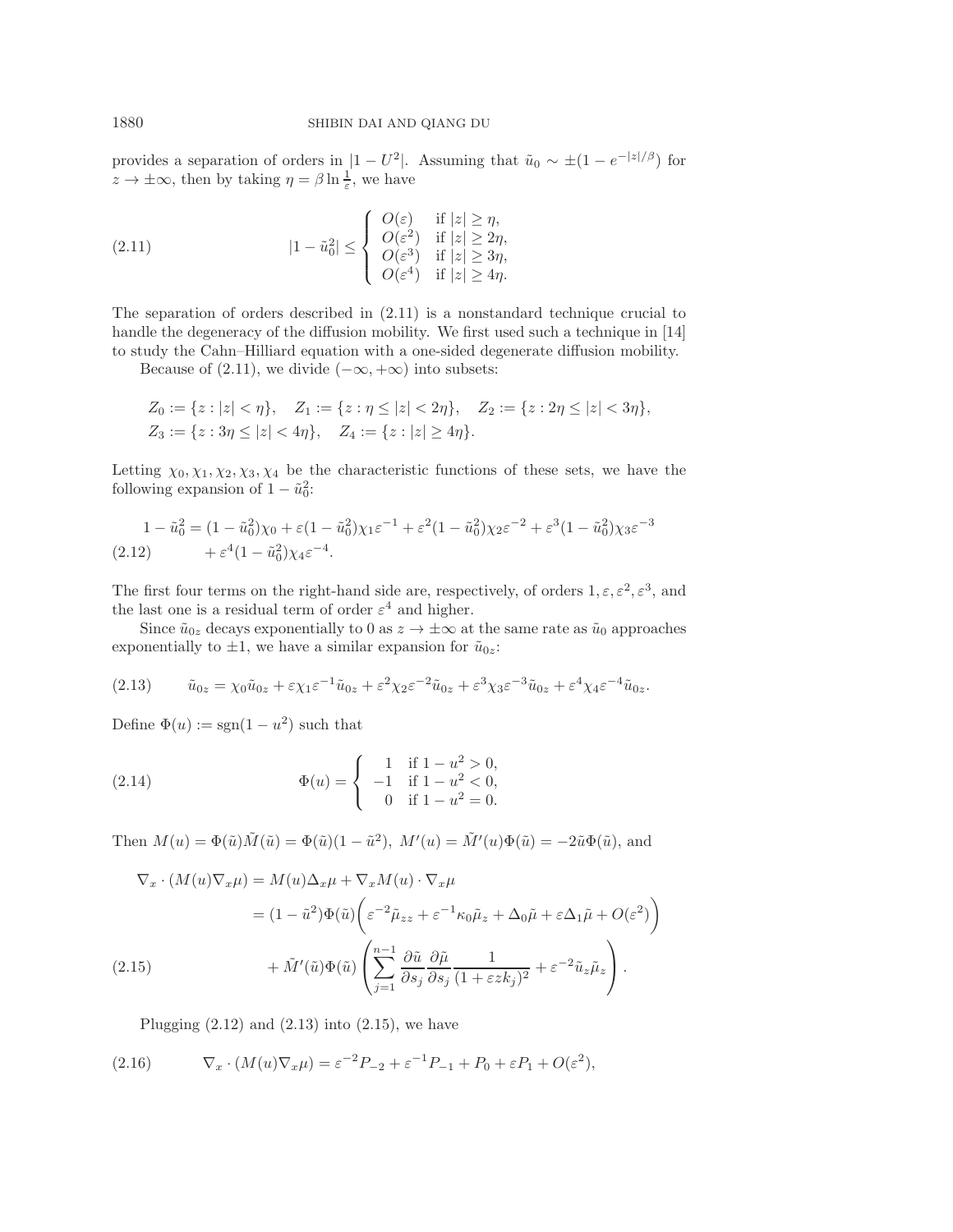where

$$
P_{-2} = \Phi(\tilde{u}) \Biggl\{ \chi_0 (1 - \tilde{u}_0^2) \tilde{\mu}_{0zz} + \tilde{M}'(\tilde{u}_0) \chi_0 \tilde{u}_{0z} \tilde{\mu}_{0z} \Biggr\},
$$
  
\n
$$
P_{-1} = \Phi(\tilde{u}) \Biggl\{ \chi_0 (1 - \tilde{u}_0^2) (\kappa_0 \tilde{\mu}_{0z} + \tilde{\mu}_{1zz}) + \Biggl( \varepsilon^{-1} \chi_1 (1 - \tilde{u}_0^2) + \tilde{M}'(\tilde{u}_0) \tilde{u}_1 \Biggr) \tilde{\mu}_{0zz} \Biggr\} ,
$$
  
\n
$$
+ \tilde{M}'(\tilde{u}_0) \Biggl( \chi_0 \tilde{u}_{0z} \tilde{\mu}_{1z} + (\varepsilon^{-1} \chi_1 \tilde{u}_{0z} + \tilde{u}_{1z}) \tilde{\mu}_{0z} \Biggr) - 2 \tilde{u}_1 (\chi_0 \tilde{u}_{0z} \tilde{\mu}_{0z}) \Biggr\} ,
$$
  
\n
$$
P_0 = \Phi(\tilde{u}) \Biggl\{ \chi_0 (1 - \tilde{u}_0^2) \Biggl( \Delta_0 \tilde{\mu}_0 + \kappa_0 \tilde{\mu}_{1z} + \tilde{\mu}_{2zz} \Biggr) + \Biggl( \varepsilon^{-1} \chi_1 (1 - \tilde{u}_0^2) + \tilde{M}'(\tilde{u}_0) \tilde{u}_1 \Biggr) \Biggr) ,
$$
  
\n
$$
+ (\kappa_0 \tilde{\mu}_0 z + \tilde{\mu}_{1zz}) + \Biggl( \varepsilon^{-2} \chi_2 (1 - \tilde{u}_0^2) - \tilde{u}_1^2 + \tilde{M}'(\tilde{u}_0) \tilde{u}_2 \Biggr) \tilde{\mu}_{0zz} \Biggr\} ,
$$
  
\n
$$
+ (\varepsilon^{-2} \chi_2 \tilde{u}_0 z + \tilde{u}_{2z}) \tilde{\mu}_0 z \Biggr) + \tilde{M}'(\tilde{u}_1) \Biggl( \chi_0 \tilde{u}_0 z \tilde{\mu}_{1z} + (\varepsilon^{-1} \chi_1 \tilde{u}_0 z + \tilde{u}_{1z}) \tilde{\mu
$$

**2.2. Outer expansion.** In the bulk phases  $\Omega_{\pm}$ ,  $u \approx u_0 := \mathbf{1}_{\Omega_{+}} - \mathbf{1}_{\Omega_{-}}$ . So away from  $\Gamma_{\varepsilon},$  we have the following outer expansion:

$$
u(x,t) = u_0 + \varepsilon u_1 + \varepsilon^2 u_2 + \varepsilon^3 u_3 + \dots, \quad \mu(x,t) = \mu_0 + \varepsilon \mu_1 + \varepsilon^2 \mu_2 + \dots
$$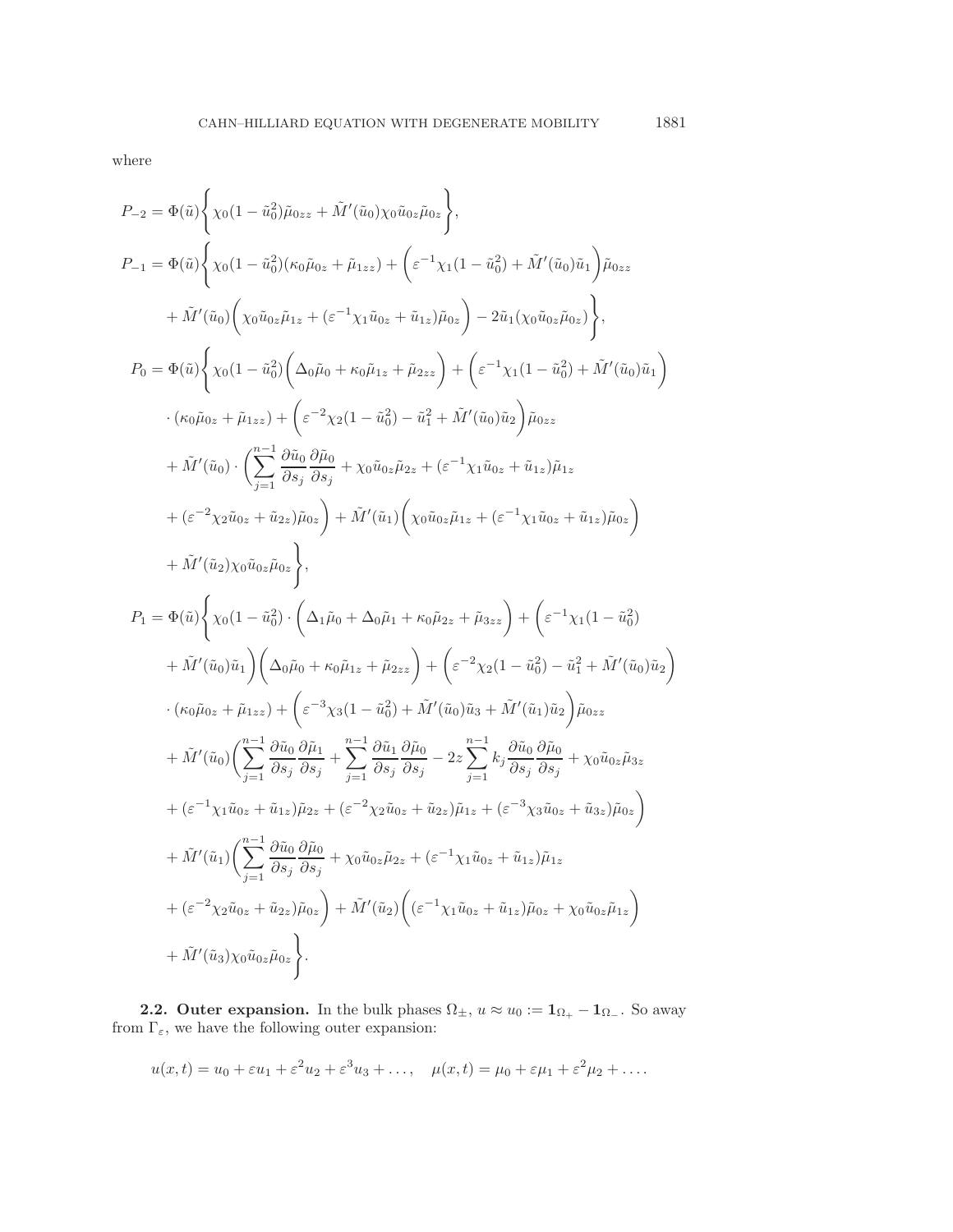By  $(1.2)$ , we obtain

$$
\mu_0 = F'(u_0) = 0, \quad \mu_1 = F''(u_0)u_1, \quad \mu_2 = F''(u_0)u_2 + \frac{1}{2}F'''(u_0)u_1^2 - \Delta u_0.
$$

If  $u_1 \neq 0$ , then

$$
M(u) = |1 - u^{2}| = |1 - (u_{0} + \varepsilon u_{1} + O(\varepsilon^{2}))^{2}| = |\tilde{M}'(u_{0})u_{1}|\varepsilon + O(\varepsilon^{2}).
$$

If  $u_1 = 0$ , we have  $M(u) = O(\varepsilon^2)$ , which can still be written as

$$
M(u) = |\tilde{M}'(u_0)u_1|\varepsilon + O(\varepsilon^2).
$$

Hence we have

<span id="page-12-1"></span>(2.17) 
$$
\nabla \cdot \left( M(u) \nabla \mu \right) = \varepsilon^2 \nabla \cdot \left( \left| \tilde{M}'(u_0) u_1 \right| \nabla \mu_1 \right) + O(\varepsilon^3).
$$

The following match condition connects the inner and outer expansions [\[27\]](#page-18-4). For fixed  $x \in \Gamma$ , we require

(2.18) 
$$
(\mu_0 + \varepsilon \mu_1 + \varepsilon^2 \mu_2 + \dots)(x + \varepsilon \varepsilon \mathbf{n}, t) \approx (\tilde{\mu}_0 + \varepsilon \tilde{\mu}_1 + \varepsilon^2 \tilde{\mu}_2 + \dots)(s, z, t)
$$

when  $\epsilon z$  is between  $O(\epsilon)$  and  $o(1)$ . Writing  $\partial_{\bf n}$  as the directional derivative in the **n** direction, and  $f^{\pm}(x) := \lim_{h \to 0^+} f(x \pm h\mathbf{n})$  for any function f and  $x \in \Gamma$ , Taylor expansions of the left-hand side require that

(2.19) 
$$
\mu_0^{\pm} = \lim_{z \to \pm \infty} \tilde{\mu}_0,
$$

<span id="page-12-2"></span>(2.20) 
$$
\mu_1^{\pm} + z \partial_{\mathbf{n}} \mu_0^{\pm} = \tilde{\mu}_1 + o(1) \quad \text{as } z \to \pm \infty,
$$

<span id="page-12-3"></span>(2.21) 
$$
\mu_2^{\pm} + z \partial_{\mathbf{n}} \mu_1^{\pm} + \frac{1}{2} z^2 \partial_{\mathbf{n}}^2 \mu_0^{\pm} = \tilde{\mu}_2 + o(1) \quad \text{as } z \to \pm \infty.
$$

<span id="page-12-0"></span>Similar match conditions for u can also be obtained.

**3. Inner structure of the transition region.** In this section we consider the inner structure of the transition region when the outer structure is as previously described. We summarize the results in the following claim, whose validity is verified by analyzing the dynamics in different time scales.

Claim 3.1. *The inner structure of the transition region can be described as follows.*

- (a) *The leading order transition profile*  $\tilde{u}_0 = U(z)$  *is equilibrated in the*  $t = O(\varepsilon)$ *time scale, and it satisfies* [\(1.11\)](#page-5-3)*. Consequently,*  $\tilde{\mu}_0 = 0$ *.*
- (b) *The first order correction*  $\tilde{\mu}_1$  *is equilibrated in the*  $t = O(1)$  *time scale, in which the interface*  $\Gamma$  *does not move. In addition, the equilibrium state of*  $\tilde{\mu}_1$ *satisfies the Gibbs–Thomson condition*  $\tilde{\mu}_1 = -S\kappa_0$ .

**3.1.** The fast time scales  $T_2 = t/\varepsilon^2$  and  $T_1 = t/\varepsilon$ : Equilibration of  $\tilde{u}_0$ . We start with a fast time scale  $T_2 = t/\varepsilon^2$ . For the outer solution, by [\(1.1\)](#page-0-0) and [\(2.17\)](#page-12-1), matching the terms for every order in  $\varepsilon$ , we have

$$
\partial_{T_2} u_0 = \partial_{T_2} u_1 = \partial_{T_2} u_2 = \partial_{T_2} u_3 = 0.
$$

In the  $T_2$  time scale, nothing happens to the outer solution up to order  $O(\varepsilon^3)$ .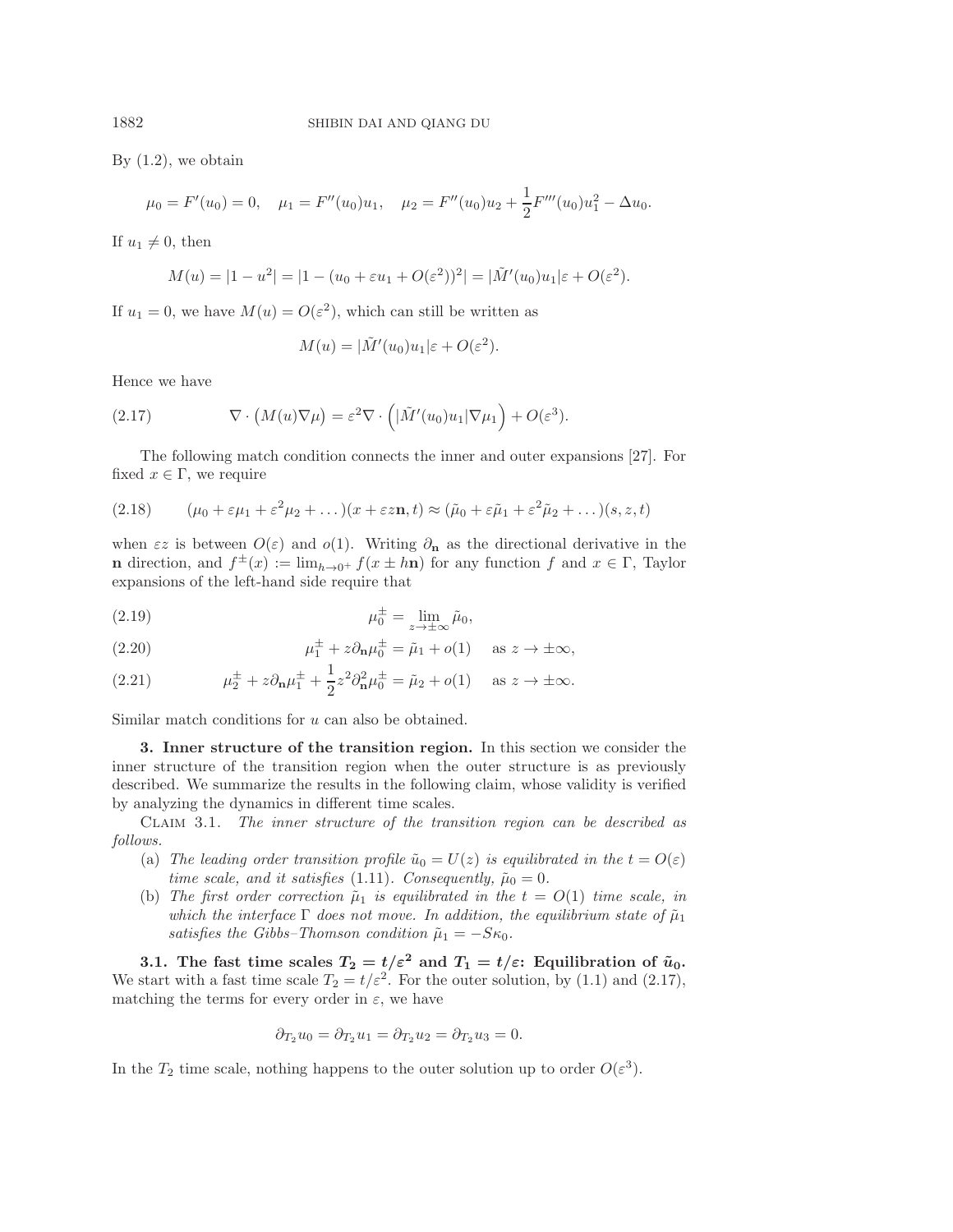For the inner solution, we have

<span id="page-13-0"></span>(3.1) 
$$
u_t = \varepsilon^{-2} \tilde{u}_{T_2} + \varepsilon^{-2} \nabla_s \tilde{u} \cdot \frac{\partial s}{\partial T_2} + \varepsilon^{-3} \frac{\partial \rho}{\partial T_2} \tilde{u}_z = \varepsilon^{-3} \frac{\partial \rho}{\partial T_2} \tilde{u}_{0z} \chi_0 + O(\varepsilon^{-2}).
$$

Matching [\(3.1\)](#page-13-0) and [\(2.16\)](#page-10-4), the  $\varepsilon^{-3}$  term gives

$$
\frac{\partial \rho}{\partial T_2} \tilde{u}_{0z} \chi_0 = 0.
$$

Since  $\tilde{u}_0$  is not constant in z, we have

$$
\frac{\partial \rho}{\partial T_2} = 0.
$$

So the normal velocity of the interface is zero in the leading order in the  $T_2$  time scale. Next we study the  $T_1 = t/\varepsilon$  time scale. The outer solution satisfies

$$
\partial_{T_1} u_0 = \partial_{T_1} u_1 = \partial_{T_1} u_2 = 0.
$$

The inner solution gives  $u_t = \varepsilon^{-2} \frac{\partial \rho}{\partial T_1} \tilde{u}_{0z} \chi_0 + O(\varepsilon^{-1})$ . Comparing with [\(2.16\)](#page-10-4), we have the following possibly nontrivial equation:

<span id="page-13-1"></span>(3.3) 
$$
\frac{\partial \rho}{\partial T_1} \tilde{u}_{0z} \chi_0 = \chi_0 \Phi(\tilde{u}_0) \frac{\partial}{\partial z} \left( (1 - \tilde{u}_0^2) \tilde{\mu}_{0z} \right).
$$

Since we are only interested in the quasi-equilibrium dynamics in the long time scale, we will only consider the equilibrium state of  $(3.3)$ , which needs to satisfy

(3.4) 
$$
\frac{\partial}{\partial z} ((1 - \tilde{u}_0^2) \tilde{\mu}_{0z}) = 0 \text{ for } z \in (-\eta, \eta)
$$

with the following boundary conditions at  $\pm \infty$ :

$$
\tilde{u}_0 \to u_0^{\pm} = \pm 1
$$
 exponentially as  $z \to \pm \infty$ .

The position of the interface is determined by the condition  $\tilde{u}_0(0) = 0$ . The standard transition profile  $U$  defined by  $(1.11)$  is an equilibrium state of the above equation, since it gives  $\tilde{\mu}_0 = 0$ . From now on we assume  $\tilde{u}_0 = U$  and  $\tilde{\mu}_0 = 0$ .

**3.2.** The moderate time scale  $t = O(1)$ : Equilibration of  $\tilde{\mu}_1$ . In this time scale, the outer solution satisfies

(3.5) 
$$
\partial_t u_0 = 0, \quad \partial_t u_1 = 0.
$$

For the inner solution, since

<span id="page-13-2"></span>(3.6) 
$$
u_t = \tilde{u}_t + \nabla_s \tilde{u} \cdot \frac{\partial s}{\partial t} + \varepsilon^{-1} \frac{\partial \rho}{\partial t} \tilde{u}_z = \varepsilon^{-1} \frac{\partial \rho}{\partial t} \tilde{u}_{0z} \chi_0 + O(1),
$$

and  $\tilde{u}_0 = U, \tilde{\mu}_0 = 0$ , matching the  $O(\varepsilon^{-1})$  terms of [\(3.6\)](#page-13-2) and [\(2.16\)](#page-10-4) gives

<span id="page-13-3"></span>(3.7) 
$$
\frac{\partial \rho}{\partial t} U_z \chi_0 = \chi_0 \Phi(\tilde{u}) \frac{\partial}{\partial z} \left( (1 - U^2) \tilde{\mu}_{1z} \right).
$$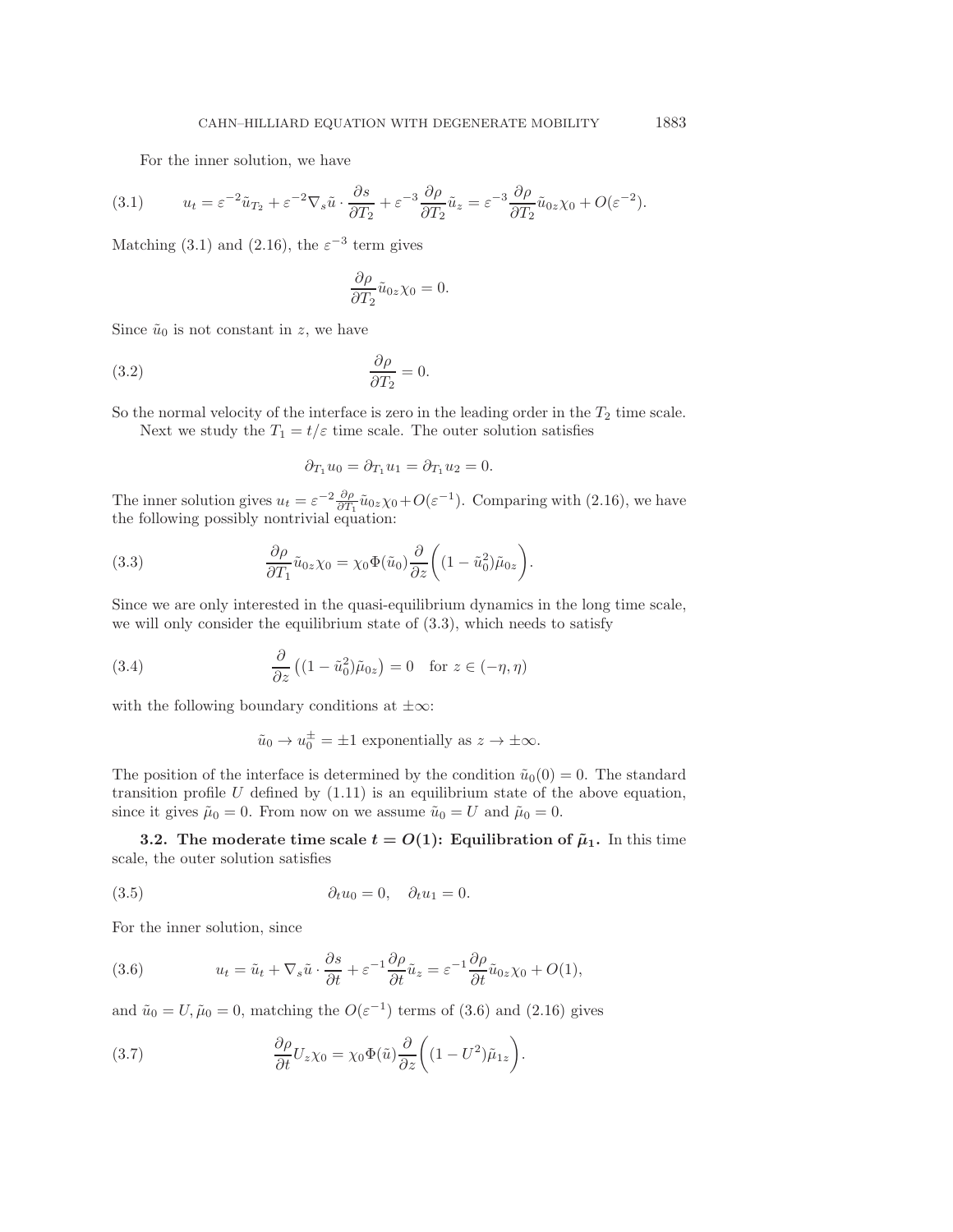Since  $\tilde{M}(\tilde{u}) = 1 - \tilde{u}^2 = 1 - \tilde{u}_0^2 + \varepsilon \tilde{M}'(\tilde{u}_0)\tilde{u}_1 + O(\varepsilon^2)$ , its sign in  $Z_0$  is determined by the leading order term  $1 - \tilde{u}_0^2$ , which is positive, i.e.,  $\Phi(\tilde{u}) = 1$  in  $Z_0$ . To find  $\frac{\partial \rho}{\partial t}$ , we integrate [\(3.7\)](#page-13-3) over  $(-\eta, \eta)$  and obtain

(3.8) 
$$
\frac{\partial \rho}{\partial t} U \Big|_{-\eta}^{\eta} = (1 - U^2) \tilde{\mu}_{1z} \Big|_{-\eta}^{\eta} = O(\varepsilon).
$$

So  $\frac{\partial \rho}{\partial t} = 0$  and the normal velocity of the interface is zero in the leading order. Hence  $\tilde{\mu}_1$  is in fact equilibrated in  $(-\eta, \eta)$ . The equilibrium solution satisfies

(3.9) 
$$
\frac{\partial}{\partial z}\bigg((1-U^2)\tilde{\mu}_{1z}\bigg) = 0 \text{ for } z \in (-\eta, \eta).
$$

So there is  $a_1$  independent of  $z \in (-\eta, \eta)$  such that  $(1-U^2)\tilde{\mu}_{1z} = a_1$ . Since  $1-U^2 \rightarrow$  $O(\varepsilon)$  as  $z \to \pm \eta$  and  $\tilde{\mu}_{1z} = a_1(1 - U^2)^{-1}$ , the only way for  $\tilde{\mu}_{1z}$  to remain  $O(1)$  is that  $a_1 = 0$ . This is also consistent with the behavior of  $\tilde{\mu}_1$  as  $z \to \pm \infty$ , which is  $\tilde{\mu}_{1z} \to \partial_{\mathbf{n}} \mu_0^{\pm} = 0$  as  $z \to \pm \infty$  by the match condition [\(2.20\)](#page-12-2). So we expect the equilibrium state of  $\tilde{\mu}_1$  to be independent of z. By considering the solvability of [\(2.7\)](#page-9-2), as is done in [\[27\]](#page-18-4) or [\[14\]](#page-18-10), we obtain

$$
\tilde{\mu}_1 = -S\kappa_0.
$$

Again by the match condition [\(2.20\)](#page-12-2), we have  $\mu_1 = -S\kappa_0$  on Γ. This is the Gibbs– Thomson condition.

<span id="page-14-0"></span>**4.** The time scale  $t_1 = \varepsilon t$ : Porous medium equation. Inside the transition region, we have

<span id="page-14-1"></span>(4.1) 
$$
u_t = \varepsilon \left( \tilde{u}_{t_1} + \nabla_s \tilde{u} \cdot \frac{\partial s}{\partial t_1} \right) + \frac{\partial \rho}{\partial t_1} \tilde{u}_z = \frac{\partial \rho}{\partial t_1} \tilde{u}_{0z} \chi_0 + O(\varepsilon).
$$

Matching [\(4.1\)](#page-14-1) and [\(2.16\)](#page-10-4), the  $\varepsilon^{-2}$  terms indicate that  $\tilde{u}_0 = U$  and  $\tilde{\mu}_0 = 0$ , and the  $\varepsilon^{-1}$  terms indicate that  $\tilde{\mu}_1 = -S\kappa_0$ . Combined with  $\Phi(\tilde{u}) = 1$  in  $Z_0$ , the  $O(1)$  terms can be simplified as

$$
\frac{\partial \rho}{\partial t_1} \tilde{u}_{0z} \chi_0 = \chi_0 \frac{\partial}{\partial z} \bigg( (1 - \tilde{u}_0^2) \tilde{\mu}_{2z} \bigg).
$$

Integrating in z from  $-\infty$  to  $\infty$ , we have

(4.2) 
$$
\frac{\partial \rho}{\partial t_1} U \Big|_{-\eta}^{\eta} = (1 - U^2) \tilde{\mu}_{2z} \Big|_{-\eta}^{\eta} = O(\varepsilon).
$$

So  $\frac{\partial \rho}{\partial t_1} = 0$  and the normal velocity is 0 in the leading order. In the outer regions  $\Omega_{\pm}$ ,

<span id="page-14-2"></span>(4.3) 
$$
\partial_t u = \varepsilon^2 \partial_{t_1} u_1 + \varepsilon^3 \partial_{t_1} u_2 + \dots
$$

Matching the terms of [\(4.3\)](#page-14-2) and [\(2.17\)](#page-12-1) for  $O(\varepsilon^2)$ , we have

(4.4) 
$$
\partial_{t_1} u_1 = \nabla \cdot \left( |\tilde{M}'(u_0)u_1| \nabla \mu_1 \right).
$$

Since  $u_0 = \pm 1$  in  $\Omega_{\pm}$ , respectively, and  $\mu_1 = F''(u_0)u_1$ , it turns out that  $\mu_1$  satisfies the following porous medium equation:

(4.5) 
$$
\partial_{t_1} \mu_1 = \nabla \cdot (|\tilde{M}'(u_0)\mu_1|\nabla \mu_1) \quad \text{in } \Omega_{\pm},
$$

$$
\mu_1 = -S\kappa_0 \quad \text{on } \Gamma.
$$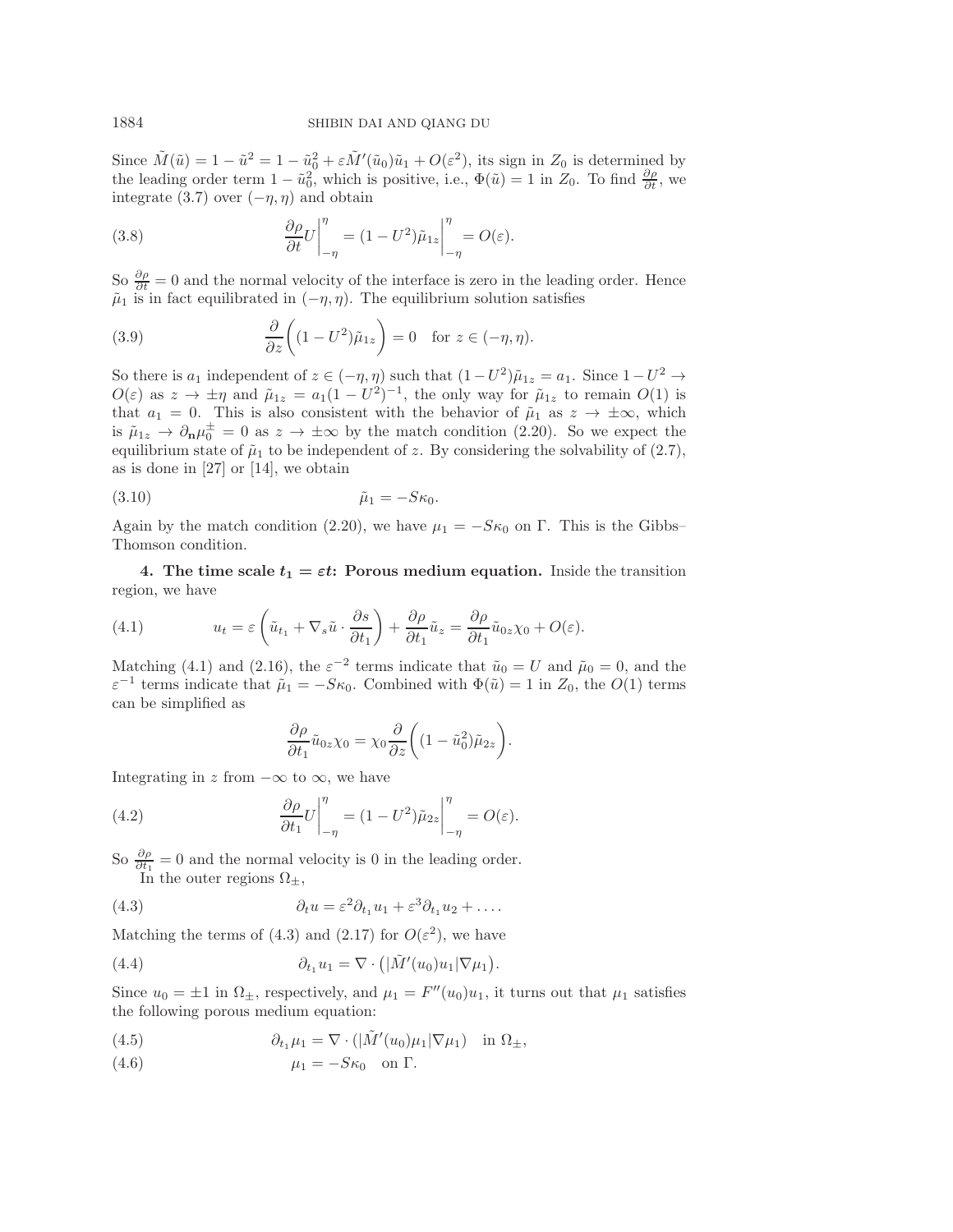<span id="page-15-0"></span>**5.** The time scale  $t_2 = \varepsilon^2 t$ : Surface diffusion and porous medium dif**fusion.** For the data in the outer regions  $\Omega_{\pm}$ , in this time scale, since

<span id="page-15-1"></span>(5.1) 
$$
\partial_t u = \varepsilon^3 \partial_{t_2} u_1 + O(\varepsilon^4),
$$

by matching the terms of [\(5.1\)](#page-15-1) and [\(2.17\)](#page-12-1) for every order in  $\varepsilon$ , the first nontrivial order is  $O(\varepsilon^2)$ , which can be simplified as

<span id="page-15-5"></span>(5.2) 
$$
0 = \nabla \cdot \left( |\tilde{M}'(u_0)\mu_1| \nabla \mu_1 \right) \text{ in } \Omega_{\pm}.
$$

This is a quasi-stationary porous medium equation for  $\mu_1$  in  $\Omega_+$  and  $\Omega_-$ , respectively. In the transition region  $\Gamma_{\varepsilon}$ , we have

<span id="page-15-2"></span>(5.3) 
$$
u_t = \varepsilon^2 \left( \tilde{u}_{t_2} + \nabla_s \tilde{u} \cdot \frac{\partial s}{\partial t_2} \right) + \varepsilon \frac{\partial \rho}{\partial t_2} \tilde{u}_z = \varepsilon \frac{\partial \rho}{\partial t_2} \tilde{u}_{0z} \chi_0 + O(\varepsilon^2).
$$

By [\(1.1\)](#page-0-0), matching [\(5.3\)](#page-15-2) and [\(2.16\)](#page-10-4), the  $\varepsilon^{-2}$ ,  $\varepsilon^{-1}$  terms indicate that

$$
\tilde{u}_0 = U, \ \tilde{\mu}_0 = 0, \ \tilde{\mu}_1 = -S\kappa_0.
$$

Under these conditions, the  $\varepsilon^0$  term gives

(5.4) 
$$
\chi_0 \frac{\partial}{\partial z} \left( (1 - \tilde{u}_0^2) \tilde{\mu}_{2z} \right) = 0.
$$

Hence  $\tilde{\mu}_2$  is independent of z in  $(-\eta, \eta)$ . By match condition [\(2.21\)](#page-12-3), we see that  $\lim_{z\to\pm\infty}\mu_{2z}=\partial_{\mathbf{n}}\mu_1^{\pm}$ ; that is,  $\mu_2$  is asymptotically linear as  $z\to\pm\infty$ . As for the precise behavior of  $\tilde{\mu}_2$  for  $|z| > \eta$ , we will extrapolate a bit so that  $\tilde{\mu}_2$  is constant for  $z \in (-\hat{\eta}, \hat{\eta})$ . Here we assume  $\hat{\eta} > \eta$  so that  $1 - \tilde{u}^2$  has definite signs matching that of  $1 - u^2$  in the outer regions; that is,  $\Phi(\tilde{u}) = \text{sgn}(1 - \tilde{u}^2) = (\text{sgn}(1 - u^2))^{\pm}$  in  $(\hat{\eta}, \infty)$ and  $(-\infty, -\hat{\eta})$ .

The  $O(\varepsilon)$  terms can be simplified as

$$
\frac{\partial \rho}{\partial t_2} \tilde{u}_{0z} \chi_0 = \Phi(\tilde{u}) \left\{ \chi_0 (1 - \tilde{u}_0^2) \Delta_s \tilde{\mu}_1 + \chi_0 \frac{\partial}{\partial z} \left( (1 - \tilde{u}_0^2) \tilde{\mu}_{3z} \right) + \tilde{M}'(\tilde{u}_0) \frac{\partial}{\partial z} \left( \tilde{u}_1 \tilde{\mu}_{2z} \right) \right\} \n(5.5) \qquad \qquad + \chi_1 \frac{\partial}{\partial z} \left( \varepsilon^{-1} (1 - \tilde{u}_0^2) \tilde{\mu}_{2z} \right) \right\}.
$$

<span id="page-15-3"></span>Integrating [\(5.5\)](#page-15-3) from  $-\infty$  to  $+\infty$ , we have

$$
\frac{\partial \rho}{\partial t_2} U \Big|_{-\eta}^{\eta} = \left( \int_{-\eta}^{\eta} (1 - U^2) dz \right) \Delta_s \tilde{\mu}_1 + \int_{-\infty}^{\infty} \Phi(\tilde{u}) \tilde{M}'(\tilde{u}_0) \frac{\partial}{\partial z} (\tilde{u}_1 \tilde{\mu}_{2z}) dz \n+ (1 - U^2) \tilde{\mu}_{3z} \Big|_{-\eta}^{\eta} + \varepsilon^{-1} (1 - U^2) \tilde{\mu}_{2z} \Big|_{\eta}^{2\eta} + \varepsilon^{-1} (1 - U^2) \tilde{\mu}_{2z} \Big|_{-2\eta}^{-\eta}.
$$

<span id="page-15-4"></span>To calculate  $\int_{-\infty}^{\infty} \Phi(\tilde{u}) \tilde{M}'(\tilde{u}_0) \frac{\partial}{\partial z} (\tilde{u}_1 \tilde{\mu}_{2z}) dz$ , since  $\tilde{\mu}_{2z} = 0$  in  $(-\hat{\eta}, \hat{\eta})$ , and  $\tilde{u}_{0z} = U_z$ decays exponentially to 0 for  $|z| > \hat{\eta}$ , and  $|\tilde{u}_{0z}(\pm \hat{\eta})| \leq O(\varepsilon)$ , we have

$$
\int_{-\infty}^{\infty} \Phi(\tilde{u}) \tilde{M}'(\tilde{u}_0) \frac{\partial}{\partial z} (\tilde{u}_1 \tilde{\mu}_{2z}) dz = \int_{|z| > \hat{\eta}} \Phi(\tilde{u}) \tilde{M}'(\tilde{u}_0) \frac{\partial}{\partial z} (\tilde{u}_1 \tilde{\mu}_{2z}) dz
$$
  
\n
$$
= \Phi(\tilde{u}) \tilde{M}'(\tilde{u}_0) \tilde{u}_1 \tilde{\mu}_{2z} \Big|_{\hat{\eta}}^{\infty} + \Phi(\tilde{u}) \tilde{M}'(\tilde{u}_0) \tilde{u}_1 \tilde{\mu}_{2z} \Big|_{-\infty}^{-\hat{\eta}} - \int_{|z| > \hat{\eta}} \Phi(\tilde{u}) \tilde{M}''(\tilde{u}_0) \tilde{u}_0 z \tilde{u}_1 \tilde{\mu}_{2z} dz
$$
  
\n
$$
= \left( \lim_{z \to +\infty} \Phi(\tilde{u}) \tilde{M}'(\tilde{u}_0) \tilde{u}_1 \tilde{\mu}_{2z} - \lim_{z \to -\infty} \Phi(\tilde{u}) \tilde{M}'(\tilde{u}_0) \tilde{u}_1 \tilde{\mu}_{2z} \right) + O(\varepsilon).
$$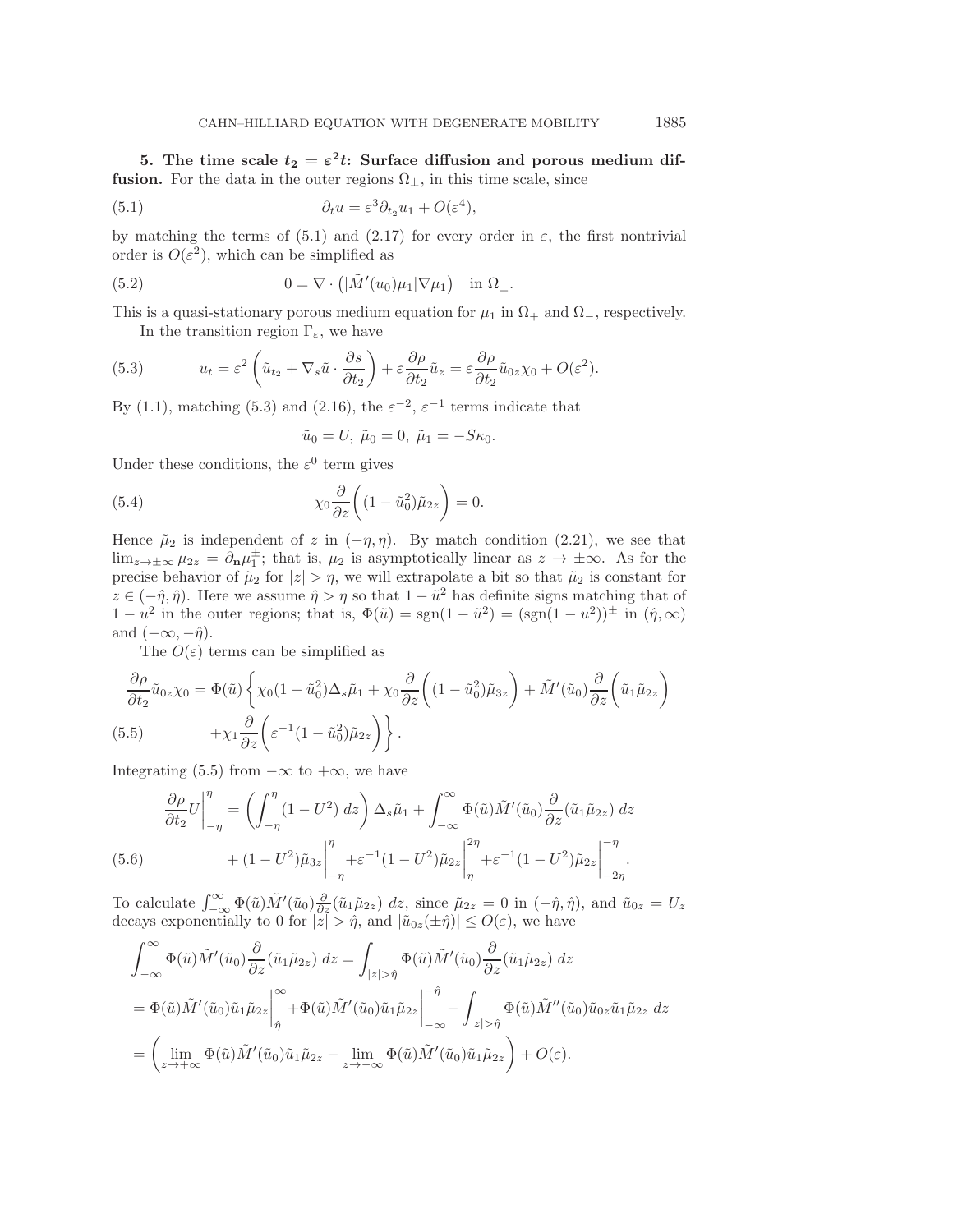So, after simplification, [\(5.6\)](#page-15-4) becomes

$$
2\frac{\partial\rho}{\partial t_2} = -2\sigma\Delta_s\kappa_0 + \left(\lim_{z\to+\infty}\Phi(\tilde{u})\tilde{M}'(\tilde{u}_0)\tilde{u}_1\tilde{\mu}_{2z} - \lim_{z\to-\infty}\Phi(\tilde{u})\tilde{M}'(\tilde{u}_0)\tilde{u}_1\tilde{\mu}_{2z}\right) + O(\varepsilon).
$$

Here  $\sigma$  is as given in [\(1.12\)](#page-5-4). Since

$$
1 - u^2 = 1 - u_0^2 + \varepsilon \tilde{M}'(u_0)u_1 + O(\varepsilon^2) = \varepsilon \tilde{M}'(u_0)u_1 + O(\varepsilon^2)
$$

and its sign is determined by the leading order term, we have  $sgn(1-u^2) = -sgn(u_0u_1)$ as long as  $u_0u_1 \neq 0$ . So

$$
\lim_{z \to +\infty} \Phi(\tilde{u}) \tilde{M}'(\tilde{u}_0) \tilde{u}_1 \tilde{\mu}_{2z} = \left( \text{sgn}(1 - u^2) \tilde{M}'(u_0) u_1 \partial_{\mathbf{n}} \mu_1 \right)^+ = -|\tilde{M}'(u_0) u_1^+| \partial_{\mathbf{n}} \mu_1^+,
$$
  

$$
\lim_{z \to -\infty} \Phi(\tilde{u}) \tilde{M}'(\tilde{u}_0) \tilde{u}_1 \tilde{\mu}_{2z} = \left( \text{sgn}(1 - u^2) \tilde{M}'(u_0) u_1 \partial_{\mathbf{n}} \mu_1 \right)^- = -|\tilde{M}'(u_0) u_1^-| \partial_{\mathbf{n}} \mu_1^-,
$$

and

$$
\frac{\partial \rho}{\partial t_2} = -\sigma \Delta_s \kappa_0 + \frac{1}{2} \left[ |\tilde{M}'(u_0)u_1| \partial_{\mathbf{n}} \mu_1 \right]_+^+ + O(\varepsilon).
$$

Neglecting lower order terms, the normal velocity  $V_{\mathbf{n}}$  is

<span id="page-16-1"></span>(5.7) 
$$
V_{\mathbf{n}} = -\frac{\partial \rho}{\partial t_2} = \sigma \Delta_s \kappa_0 - \frac{1}{2} \left[ |\tilde{M}'(u_0)u_1| \partial_{\mathbf{n}} \mu_1 \right]_+^+.
$$

Combining [\(5.2\)](#page-15-5) and [\(5.7\)](#page-16-1), and by  $\mu_1 = F''(u_0)u_1$ , we have the following evolution law of the interface:

(5.8) 
$$
\nabla \cdot (|\mu_1| \nabla \mu_1) = 0 \quad \text{in } \Omega_{\pm},
$$

(5.9) 
$$
\mu_1 = -S\kappa_0 \qquad \text{on } \Gamma,
$$

(5.10) 
$$
V_{\mathbf{n}} = \sigma \Delta_s \kappa_0 - \left[ \frac{|\tilde{M}'(u_0)\mu_1|}{2F''(u_0)} \partial_{\mathbf{n}} \mu_1 \right]_-\^{\dagger} \quad \text{on } \Gamma.
$$

<span id="page-16-0"></span>**6. Discussion.** Cahn–Hilliard equations with various diffusion mobility have profound connections to interfacial motions which have been studied extensively from various perspectives, including modeling and analysis [\[7,](#page-18-18) [10,](#page-18-6) [16,](#page-18-11) [24,](#page-18-21) [31\]](#page-19-1), numerical simulations [\[2,](#page-17-0) [11,](#page-18-0) [12,](#page-18-1) [28,](#page-18-2) [29,](#page-18-22) [33\]](#page-19-0), and experimental comparisons in physical systems [\[23,](#page-18-23) [30\]](#page-18-24). Given the multiscale nature of the underlying complex microstructure evolution, there have been many challenges in performing quantitative experimental measurements and long time numerical simulations. Several observations have been debated in recent years, including the pinning effects in spinodal decomposition of polymer mixtures [\[2,](#page-17-0) [11,](#page-18-0) [23,](#page-18-23) [30\]](#page-18-24). The different roles played by diffusion in bulk phases and the surface diffusion on different spatial and temporal scales due to the disparate diffusional mobilities are important factors contributing to the complexity [\[5,](#page-18-25) [14,](#page-18-10) [21,](#page-18-26) [25,](#page-18-27) [28\]](#page-18-2).

While some past works have explored the characteristics of the interfacial motion described by the Cahn–Hilliard equation, we make a new attempt to analytically understand the dependence of the associated interfacial dynamics on the specific forms of the nonlinear potential and the nonlinear and degenerate diffusion mobility. Our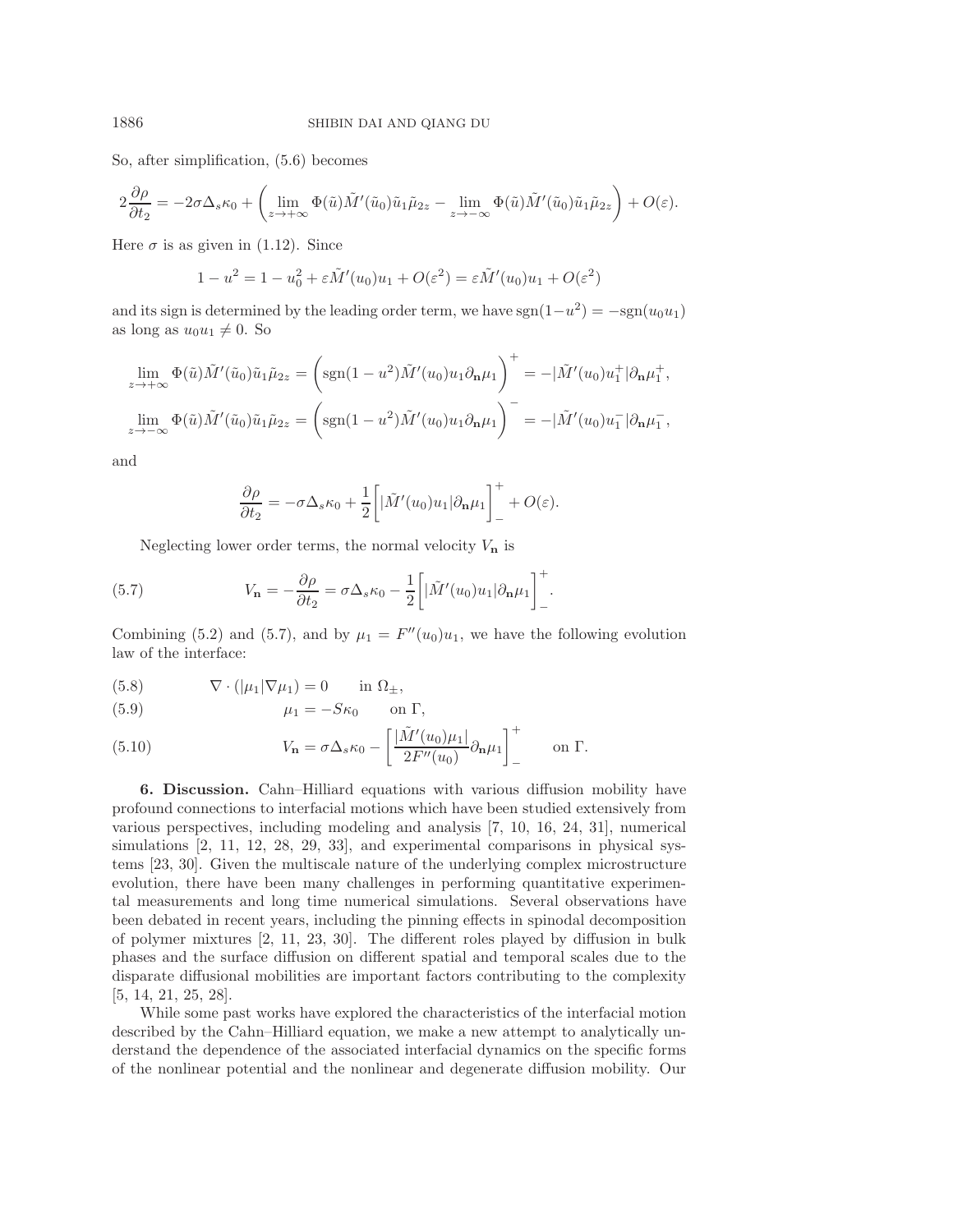results show that the interface motion depends crucially on the degeneracy of the diffusion mobility. As opposed to the generally believed scenario that the corresponding surface motion is purely determined by surface diffusion, we show the existence of a quasi-stationary porous medium diffusion process in the bulk phases, together with surface diffusion. This explains the coarsening mechanism for such systems, especially the off-critical situations.

Although our studies are mostly of a mathematical nature and are derived for a special scalar Cahn–Hilliard equation only, they may have a broader impact on phase field modeling of realistic physical, material, or biological systems. For example, it is often of much interest to explore how different phase field models correspond to various scenarios of microstructure evolution in which either bulk and surface diffusion coexist or one dominates the other. Experimental testing of the theories describing the microstructure coarsening is often quite difficult to perform so that analysis of relevant mathematical models may help us gain further insight into corresponding physical processes. Our theoretical findings can also be used as benchmarks for numerical simulations. Many issues remain to be explored. In the future, we plan to study similar problems for more general models, such as those incorporating anisotropic elastic effect. Meanwhile, it will also be interesting to pursue a more rigorous mathematical study on the well-posedness and stability of the newly derived interfacial dynamic laws, such as those represented by  $(1.13)$ – $(1.15)$ . We will also consider performing additional large scale numerical simulations to offer more quantitative information on the multiscale dynamics of microstructure evolution.

## **Appendix.**

*Proof of Lemma* [1.6.](#page-6-1) (1) For the existence, since  $g \geq 0$  on  $\partial \omega$ , standard theory for harmonic functions and maximum principle show that there exists a unique nonnegative function  $\phi \in C^2(\omega) \cap C(\bar{\omega})$  satisfying

<span id="page-17-2"></span>
$$
(\mathbf{A}.\mathbf{1}) \qquad \qquad \Delta \phi = 0 \qquad \text{in } \omega,
$$

<span id="page-17-3"></span>(A.2) 
$$
\phi = g^2 \ge 0 \quad \text{on } \partial \omega.
$$

Then  $\mu = \sqrt{\phi}$  is a nonnegative solution for [\(1.17\)](#page-6-4)–[\(1.18\)](#page-6-5). Furthermore, if  $g > 0$ somewhere on  $\partial \omega$ , the strong maximum principal for harmonic functions guarantees that  $\phi > 0$  in  $\omega$  and hence  $\mu > 0$  in  $\omega$ .

(2) For the uniqueness, suppose  $\mu_1$  is any  $C^2(\omega) \cap C(\bar{\omega})$  solution for [\(1.17\)](#page-6-4)–[\(1.18\)](#page-6-5). We need to show that  $\mu_1 \geq 0$  and  $\mu_1 = \sqrt{\phi}$ . First, we show that  $\mu_1$  cannot be negative anywhere in  $\omega$ . If not, then there is a connected open subset  $\hat{\omega} \subset \omega$ , where  $\mu_1 < 0$  in  $\hat{\omega}$  and  $\mu_1 = 0$  on  $\partial \hat{\omega}$ . Taking  $\phi_1 = \mu_1^2$ , then  $\Delta \phi_1 = 0$  in  $\hat{\omega}$ , and  $\phi_1 = 0$  on  $\partial \hat{\omega}$ . By the maximum principle,  $\phi_1 = 0$  in  $\hat{\omega}$ , and hence  $\mu_1 = 0$  in  $\hat{\omega}$ , which is a contradiction.

So  $\mu_1 \geq 0$  in  $\omega$ . The absolute value in [\(1.17\)](#page-6-4) can then be removed, and we have  $\frac{\partial \phi}{\partial t_1}$  ⇒ 0 in ω. The absolute value in (1.17) can then be removed, and we<br>  $\nabla \cdot (\mu_1 \nabla \mu_1) = 0$  in ω. Then  $\mu_1^2$  solves [\(A.1\)](#page-17-2)–[\(A.2\)](#page-17-3). Hence  $\mu_1^2 = \phi$ , i.e.,  $\mu_1 = \sqrt{\phi}$ . Д

**Acknowledgment.** The authors would like to thank the referees for their careful reading and their valuable comments, which improved our work.

#### REFERENCES

- <span id="page-17-1"></span>[1] N. Alikakos, P. Bates, and X. Chen, Convergence of the Cahn-Hilliard equation to the Hele-Shaw model, Arch. Ration. Mech. Anal., 128 (1994), pp. 165–205.
- <span id="page-17-0"></span>[2] J. W. BARRETT, J. F. BLOWEY, AND H. GARCKE, Finite element approximation of the Cahn– Hilliard equation with degenerate mobility, SIAM J. Numer. Anal., 37 (1999), pp. 286–318.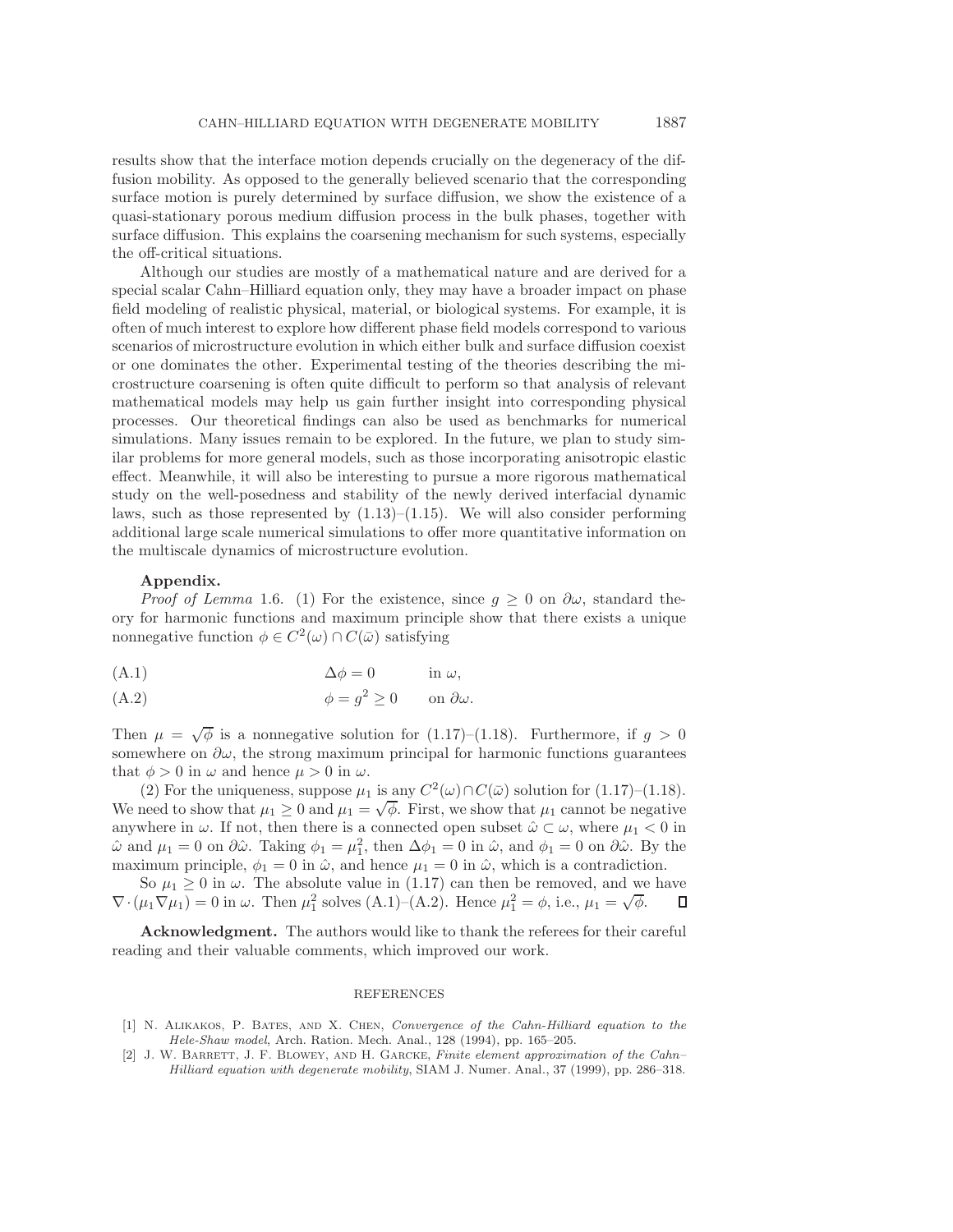### 1888 SHIBIN DAI AND QIANG DU

- <span id="page-18-13"></span>[3] A. L. BERTOZZI, M. P. BRENNER, T. F. DUPONT, AND L. P. KADANOFF, Singularities and similarities in interface flows, in Trends and Perspectives in Applied Mathematics, Appl. Math. Sci. 100, L. Sirovich, ed., Springer, New York, 1994, pp. 155–208.
- <span id="page-18-12"></span>[4] A. L. BERTOZZI AND M. PUGH, The lubrication approximation for thin viscous films: Regularity and long-time behavior of weak solutions, Comm. Pure Appl. Math., 49 (1996), pp. 85–123.
- <span id="page-18-25"></span>[5] A. L. Bertozzi, N. Ju, and H.-W. Lu, A biharmonic-modified forward time stepping method for fourth order nonlinear diffusion equations, Discrete Contin. Dyn. Syst. Ser. A, 29 (2011), pp. 1367–1391.
- <span id="page-18-14"></span>[6] M. BOWEN AND T. WITELSKI, The linear limit of the dipole problem for the thin film equation, SIAM J. Appl. Math., 66 (2006), pp. 1727–1748.
- <span id="page-18-18"></span>[7] A. J. BRAY AND C. L. EMMOTT, Lifshitz-Slyozov scaling for late-stage coarsening with an order-parameter-dependent mobility, Phys. Rev. B, 52 (1995), pp. R685–R688.
- <span id="page-18-7"></span><span id="page-18-5"></span>[8] J. W. Cahn, On spinodal decomposition, Acta Metallurgica, 9 (1961), pp. 795–801.
- [9] J. W. CAHN, C. M. ELLIOTT, AND A. NOVICK-COHEN, The Cahn-Hilliard equation with a concentration-dependent mobility: Motion by minus the Laplacian of the mean curvature, European J. Appl. Math., 7 (1996), pp. 287–301.
- <span id="page-18-6"></span>[10] J. W. Cahn and J. E. Taylor, Surface motion by surface diffusion, Acta Metall. Mater., 42 (1994), pp. 1045–1063.
- <span id="page-18-0"></span>[11] C. CASTELLANO AND S. C. GLOTZER, On the mechanism of pinning in phase-separating polymer blends, J. Chem. Phys., 103 (1995), p. 9363.
- <span id="page-18-1"></span>[12] H. CENICEROS AND C. GARCÍA-CERVERA, A new approach for the numerical solution of diffusion equations with variable and degenerate mobility, J. Comput. Phys., 246 (2013), pp. 1–10.
- <span id="page-18-3"></span>[13] X. Chen, The Hele-Shaw problem and area-preserving curve-shortening motions, Arch. Ration. Mech. Anal., 123 (1993), pp. 117–151.
- <span id="page-18-10"></span>[14] S. DAI AND Q. DU, Motion of interfaces governed by the Cahn–Hilliard equation with highly disparate diffusion mobility, SIAM J. Appl. Math., 72 (2012), pp. 1818–1841.
- <span id="page-18-19"></span>[15] S. Dai and K. Promislow, Geometric evolution of bilayers under the functionalized Cahn-Hilliard equation, Proc. R. Soc. Lond. Ser. A Math. Phys. Eng. Sci., 469 (2013), 20120505.
- <span id="page-18-11"></span>[16] C. M. ELLIOTT AND H. GARCKE, On the Cahn–Hilliard equation with degenerate mobility, SIAM J. Math. Anal., 27 (1996), pp. 404–423.
- <span id="page-18-16"></span>[17] C. M. ELLIOTT AND H. GARCKE, *Existence results for diffusive surface motion laws*, Adv. Math. Sci. Appl., 7 (1997), pp. 465–488.
- <span id="page-18-17"></span>[18] J. ESCHER, U. F. MAYER, AND G. SIMONETT, The surface diffusion flow for immersed hypersurfaces, SIAM J. Math. Anal., 29 (1998), pp. 1419–1433.
- <span id="page-18-8"></span>[19] H. GARCKE AND A. NOVICK-COHEN, A singular limit for a system of degenerate Cahn-Hilliard equations, Adv. Differential Equations, 5 (2000), pp. 401–434.
- <span id="page-18-20"></span>[20] N. Gavish, G. Hayrapetyan, K. Promislow, and L. Yang, Curvature driven flow of bi-layer interfaces, Phys. D, 240 (2011), pp. 675–693.
- <span id="page-18-26"></span>[21] K. B. GLASNER, A diffuse-interface approach to Hele-Shaw flow, Nonlinearity, 16 (2003), pp. 49–66.
- <span id="page-18-15"></span>[22] C. Gugenberger, R. Spatschek, and K. Kassner, Comparison of phase-field models for surface diffusion, Phys. Rev. E, 78 (2008), 016703.
- <span id="page-18-23"></span>[23] T. HASHIMOTO, M. TAKENAKA, AND T. IZUMITANI, Spontaneous pinning of domain growth during spinodal decomposition of off-critical polymer mixtures, J. Chem. Phys., 97 (1992), p. 679.
- <span id="page-18-21"></span>[24] R. V. KOHN AND F. OTTO, Upper bounds on coarsening rates, Comm. Math. Phys., 229 (2002), pp. 375–395.
- <span id="page-18-27"></span>[25] H.-W. Lu, K. GLASNER, A. L. BERTOZZI, AND C.-J. KIM, A diffuse-interface model for electrowetting drops in a Hele-Shaw cell, J. Fluid Mech., 590 (2007), pp. 411–435.
- <span id="page-18-9"></span>[26] A. Novick-Cohen, The Cahn–Hilliard equation, in Handbook of Differential Equations: Evolutionary Equations, Volume IV, Elsevier/North–Holland, Amsterdam, 2008, pp. 201–228.
- <span id="page-18-4"></span>[27] R. L. Pego, Front migration in the nonlinear Cahn-Hilliard equation, Proc. Roy. Soc. London Ser. A, 442 (1989), pp. 261–278.
- <span id="page-18-2"></span>[28] G. Sheng, T. Wang, Q. Du, K. G. Wang, Z. K. Liu, and L.-Q. Chen, Coarsening kinetics of a two phase mixture with highly disparate diffusion mobility, Commun. Comput. Phys., 8 (2010), pp. 249–264.
- <span id="page-18-22"></span>[29] J. Shin, D. Jeong, and J. Kim, A conservative numerical method for the Cahn–Hilliard equation in complex domains, J. Comput. Phys., 230 (2011), pp. 7441–7455.
- <span id="page-18-24"></span>[30] H. TAKENO AND T. HASHIMOTO, Crossover of domain-growth behavior from percolation to cluster regime in phase separation of an off-critical polymer mixture, J. Chem. Phys., 107 (1997), p. 1634.